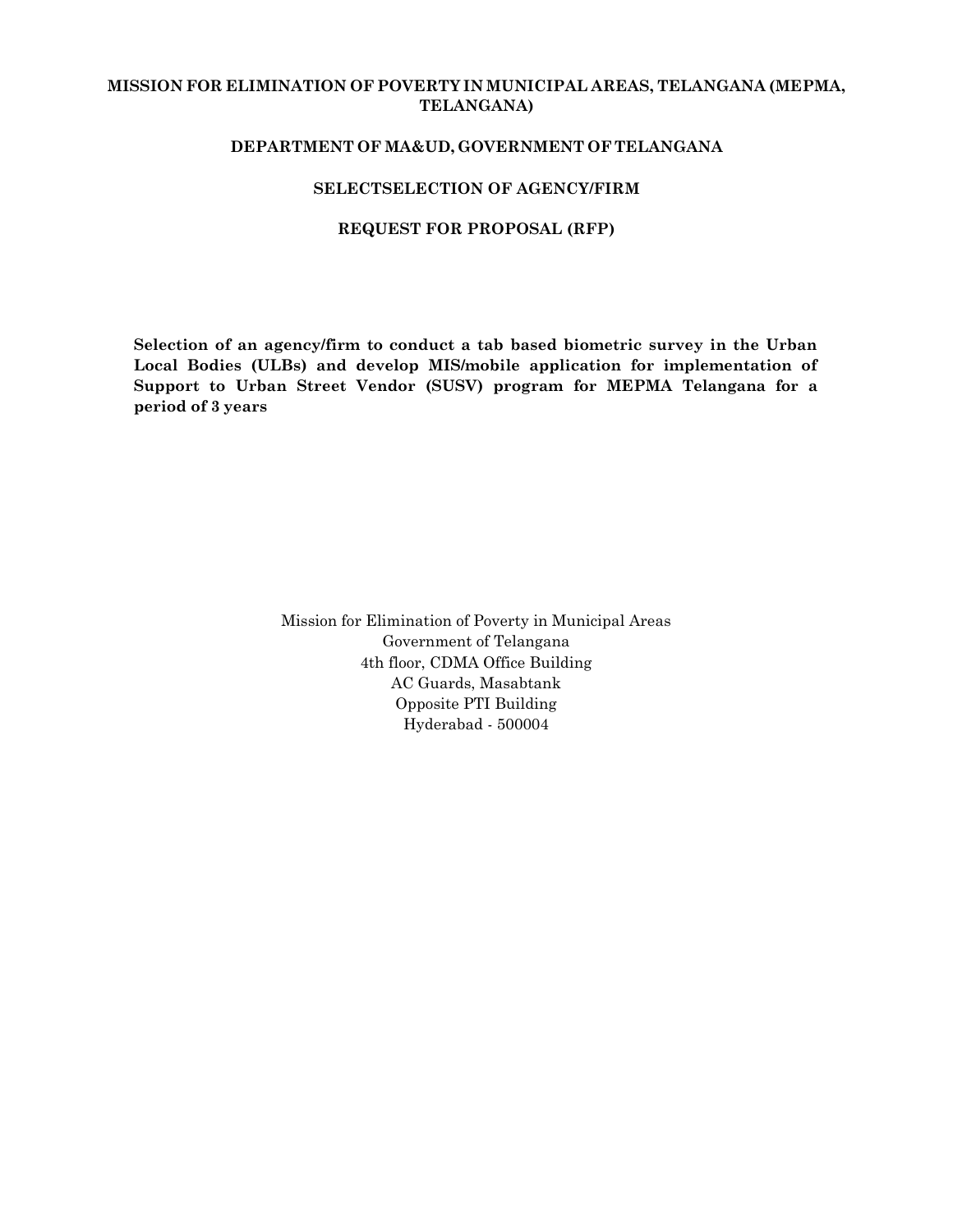# <span id="page-1-0"></span>**CONTENTS**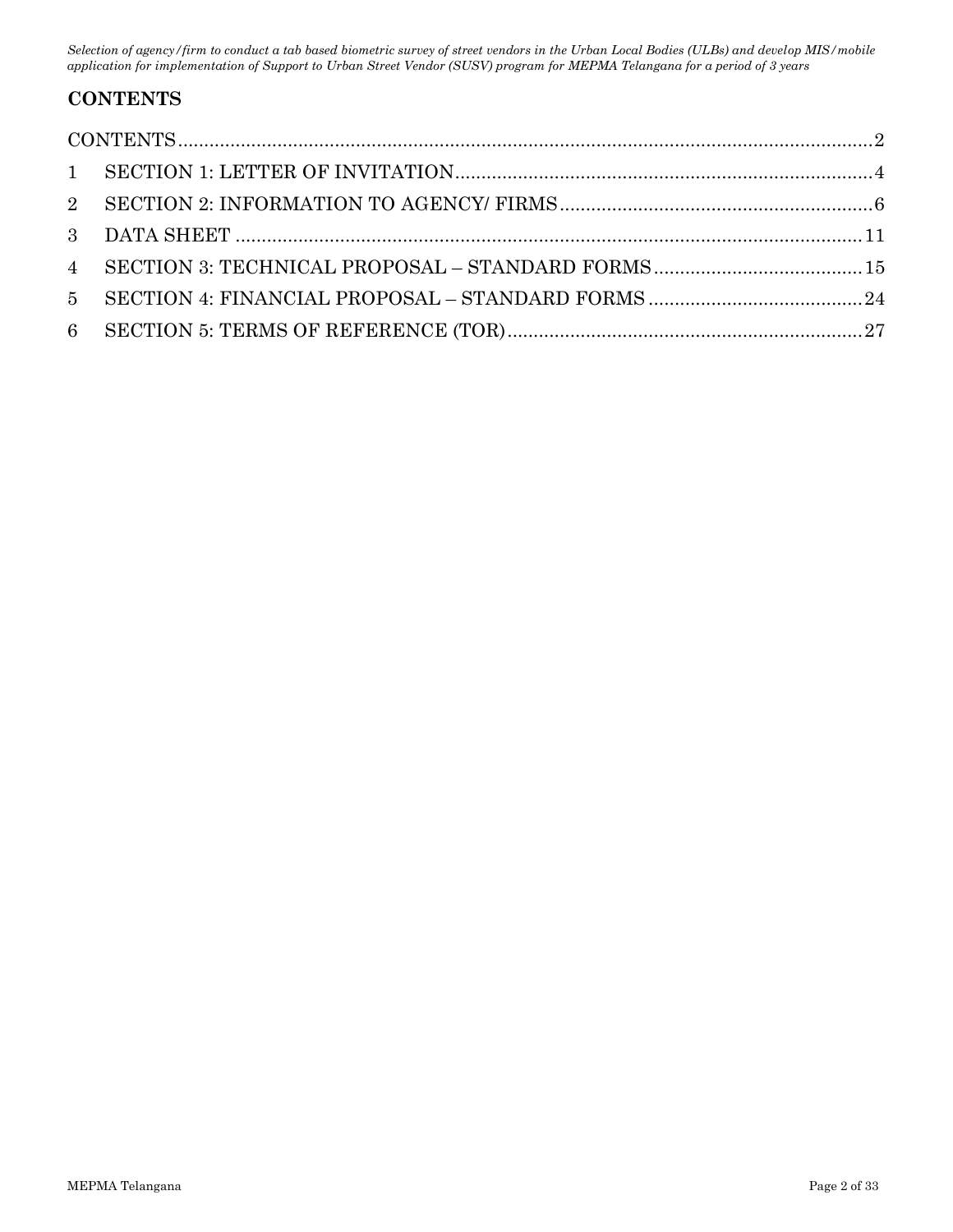### Disclaimer

This Request for Proposal (RFP Document) for "Selection of an agency/firm to conduct a tab based biometric survey of street vendors in the Urban Local Bodies (ULBs) and develop MIS/mobile application for implementation of Support to Urban Street Vendor (SUSV) program for MEPMA Telangana for a period of 3 years" contains brief information about the scope of work and selection process for the Successful Bidder (or "Agency/Firm" ). The purpose of the Document is to provide the Bidders or Applicants with information to assist the formulation of their bid application ("the Application").

While all efforts have been made to ensure the accuracy of information contained in this RFP Document, this Document does not purport to contain all the information required by the Bidders. The Bidder or Applicant should conduct their own independent assessment, investigations and analysis and should check the reliability, accuracy and completeness of the information at their end and obtain independent advice from relevant sources as required before submission of their bid application. Mission for Elimination of Poverty in Municipal Areas, Telangana ("MEPMA, Telangana" or "the Authority") or any of its employees or advisors shall incur no liability under any law, statute, rules or regulations as to the accuracy or completeness of the RFPDocument.

MEPMA, Telangana reserves the right to change any or all conditions/ information set in this RFP Document by way of revision, deletion, updating or annulment through issuance of appropriate addendum as MEPMA, Telangana may deem fit without assigning any reason thereof.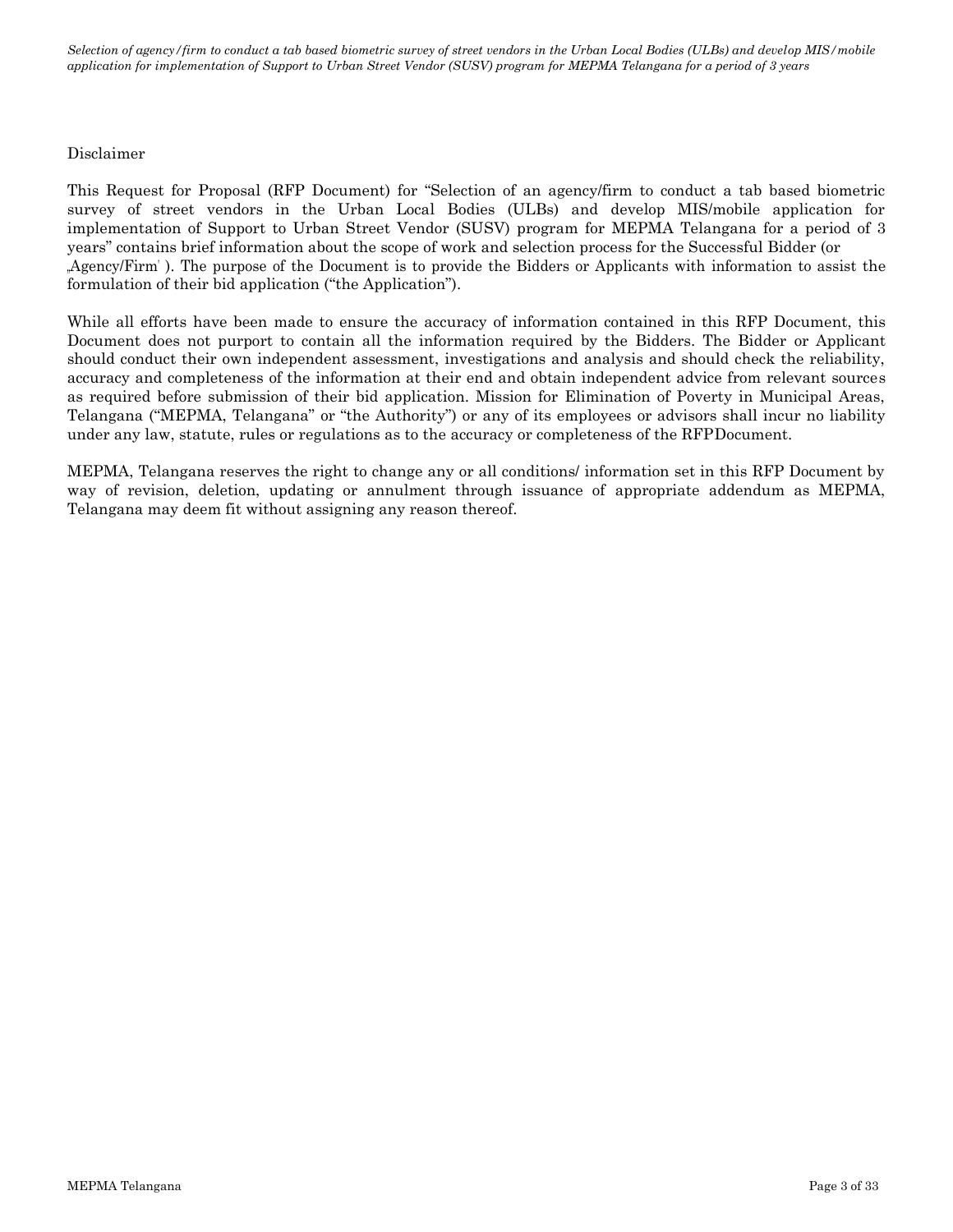# <span id="page-3-0"></span>**1 SECTION 1: LETTER OF INVITATION**

No: <> MEPMA, Telangana 4th floor, CDMA Office Building AC Guards, Masabtank Opposite PTI Building Hyderabad – 500004 Telangana, India

## **INVITATION FOR TENDERS (IFT) (Two Cover System) (Through MEPMA, Telangana Portal)**

The Mission for Elimination of Poverty in Municipal Areas, Telangana, invites Bids from reputed Agency/Firms for Selection for the following services:

Services: Conducting a tab based biometric survey of street vendors in the Urban Local Bodies (ULBs) and develop MIS/mobile application for implementation of Support to Urban Street Vendor (SUSV) program for a period of 3 years for MEPMA Telangana.

### **Following shall be the calendar events of Tendering: to be read as:**

| Publication of RFP                                          | 10/05/2019                                                                                                                                                   |
|-------------------------------------------------------------|--------------------------------------------------------------------------------------------------------------------------------------------------------------|
| Tender fee                                                  | <b>INR 10,000</b>                                                                                                                                            |
| <b>Earnest Money Deposit</b>                                | INR 1,00,000                                                                                                                                                 |
| Last date for submission of proposal (proposal due<br>date) | 25/05/2019, 3:30 PM                                                                                                                                          |
| Bid validity period                                         | 180 Days                                                                                                                                                     |
| Last date for submission of queries for clarification       | 16/05/2019                                                                                                                                                   |
| Contact person and email id                                 | V. Prasanna Kumar, 9701385137<br>susvmepma@gmail.com                                                                                                         |
| Pre bid meeting: Date, Time and Venue                       | MEPMA, Telangana<br>4 <sup>th</sup> floor, CDMA office building<br>AC Guards, Masabtank<br>Opposite PTI Building<br>$Hyderabad - 500004$<br>Telangana, India |
| Opening of Technical Proposal                               | 27/05/2019                                                                                                                                                   |
| Date of Technical Presentation                              | 29/05/2019                                                                                                                                                   |
| Date of opening of Financial Proposal                       | 31/05/2019                                                                                                                                                   |
| Letter of Award                                             | After finalization of successful bidder                                                                                                                      |
| Signing of Agreement                                        | Within 15 days of finalization of successful bidder                                                                                                          |

The RFP is open to all agencies/firms. The detailed RFP can be downloaded from the MEPMA, Telangana portal [\(http://tmepma.cgg.gov.in\)](http://tmepma.cgg.gov.in/).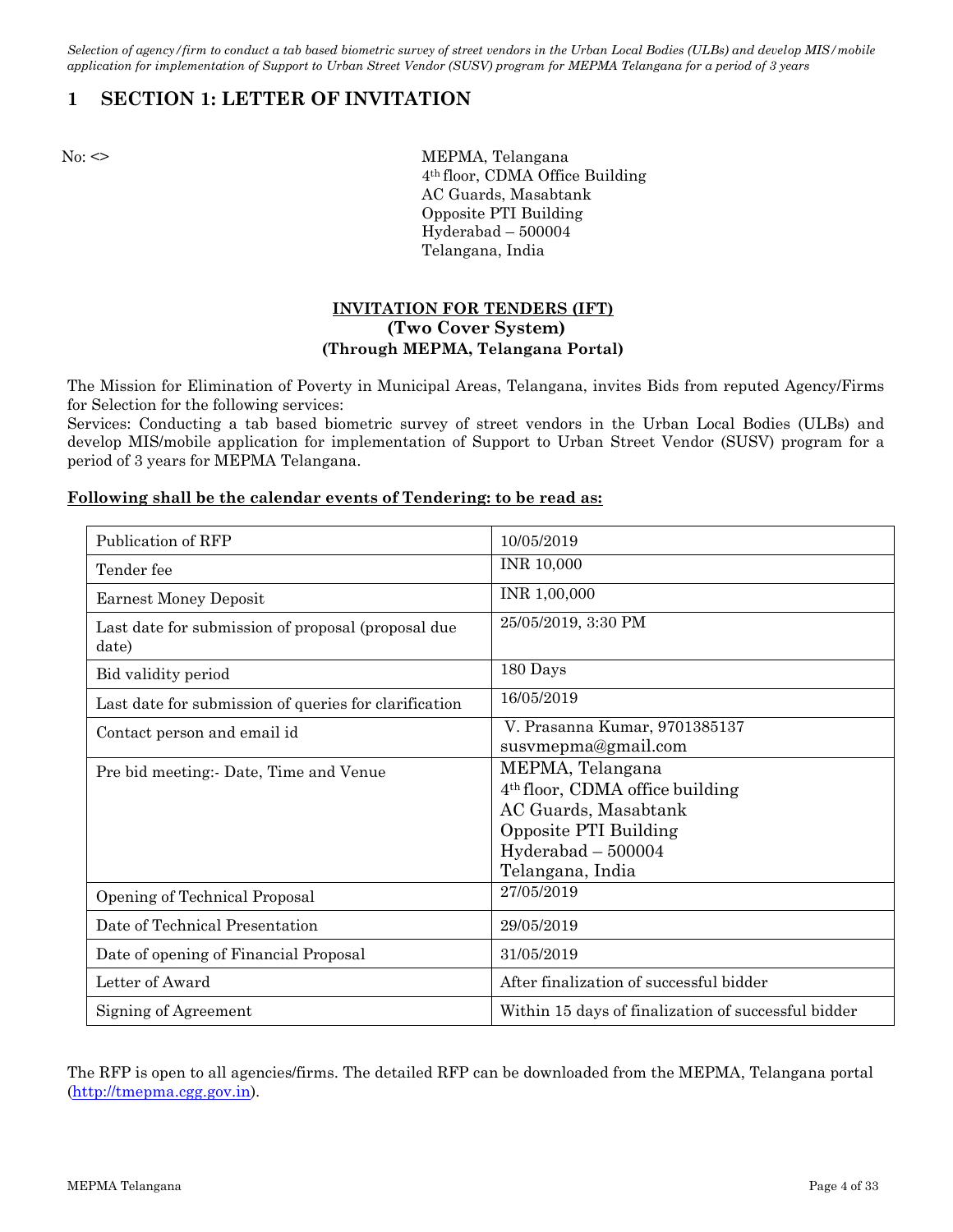- A) Request for Proposal (RFP) Document may be downloaded from the MEPMA, Telangana portal [\(http://tmepma.cgg.gov.in\)](http://tmepma.cgg.gov.in/) from the date mentioned in the table above. Only interested bidders shall have to pay Bid Processing fee. The tender document fee will be non-refundable.
- B) Agencies/firm can access tender documents on the website, fill them and submit the completed proposal after submitting the EMD and tender processing fee.
	- EMD amount is INR 1,00,000
	- Tender Processing Fee is INR 10,000
	- EMD of the unsuccessful bidders will be refunded only after issue of work order to successfulbidder.
- C) Pre-bid meeting will be held in the 4th floor, MEPMA Office, CDMA Office Building, AC Guards, Masabtank, Opposite PTI Building, Hyderabad - 500004
- D) Bidder should submit hard copies of all documents pertaining to their eligibility criteria, qualification information documents, failing which the bid will not be considered.
- E) Any effort by the bidder to influence the client in the bid evaluation, bid comparison or contract award decision results in rejection of the Agency/Firm" sbid.
- F) A successful bidder will have to execute an agreement with MEPMA Telangana within 15 days upon receipt of Letter of Appointment. The work shall be commenced with all earnestness within 7 days from the date of signing of the Contract, failing in such cases action will be taken to get the work executed through alternate agency/firm.
- G) MEPMA, Telangana reserves the right to accept / reject any or all tenders without assigning any reasons.
- H) Corrigendum/ modifications / corrections, if any, will be published on the MEPMA, Telangana website [\(http://tmepma.cgg.gov.in\)](http://tmepma.cgg.gov.in/) only.
- I) Visit MEPMA, Telangana portal [\(http://tmepma.cgg.gov.in\)](http://tmepma.cgg.gov.in/) for payment details and contact Mr. Prasanna Kumar, State Mission Coordinator at 9701385137 for any further clarification.

MEPMA, Telangana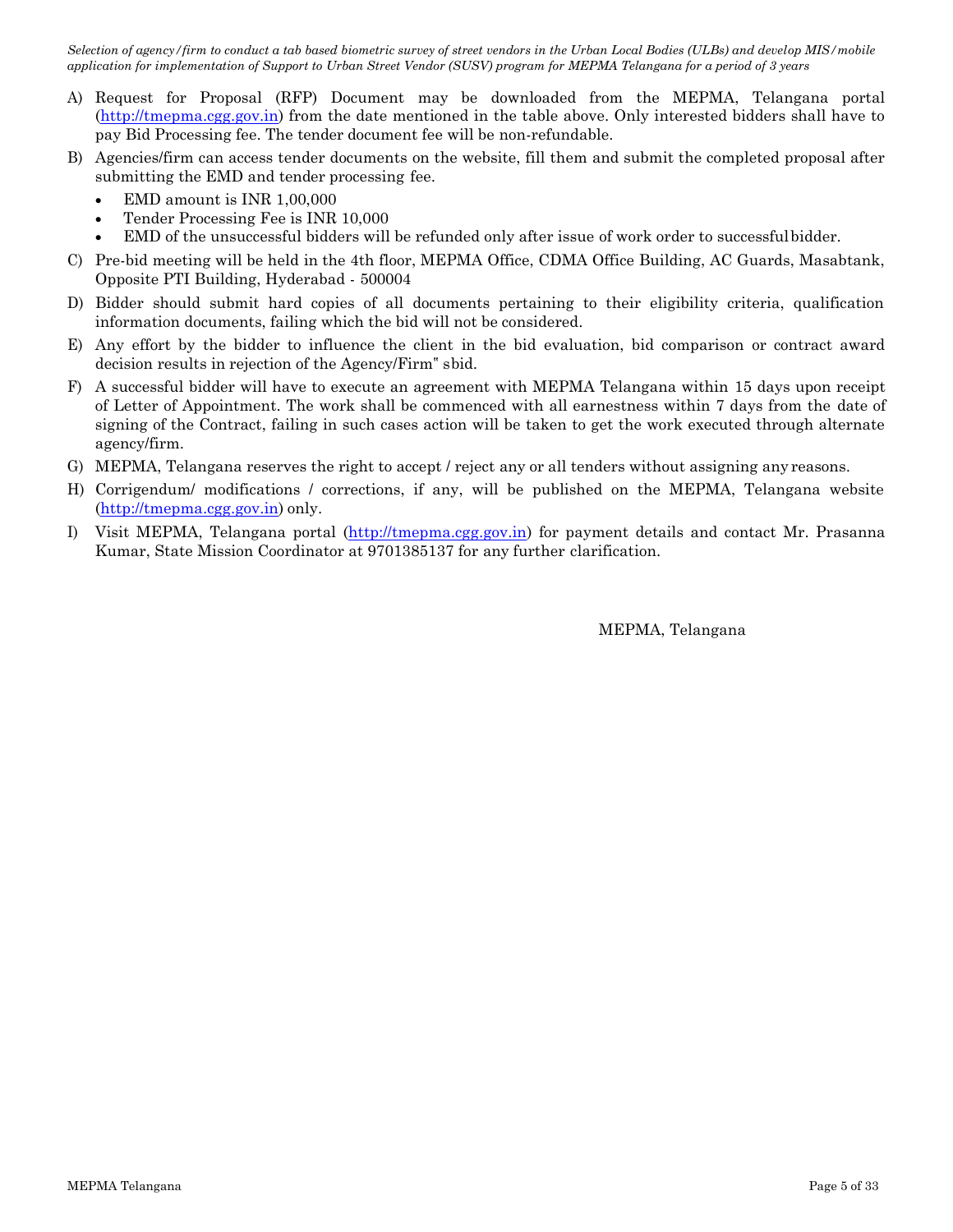# **2 SECTION 2: INFORMATION TO CONSULTANT/ FIRMS**

## **1 Introduction**

MEPMA, Telangana shall select an Agency/Firm among those who will submit the Proposals (Technical Proposal and Financial Proposal) for the Assignment mentioned in the Data Sheet, in accordance with the Method of Selection indicated in the Data Sheet.

The Agency/Firm are invited to submit a Technical Proposal and a Financial Proposal, as specified in the Data Sheet for the services required for the Assignment named in the Data Sheet. The Proposal shall be the basis for Contract Negotiations and ultimately for a Signed Contract with the selected Agency/Firm.

The Assignment shall be implemented in accordance with the timelines of the RFP.

The Agency/Firm must familiarize themselves with local conditions and take those conditions into account in preparing their Proposals. To obtain first-hand information on the Assignment and on the local conditions, Agency/Firm are encouraged to pay a visit to the Employer before submitting a proposal and to attend a Pre Proposal Conference if one is specified in the Data Sheet. Attending the Pre Proposal Conference is optional. The Agency/Firm Representatives shall contact the Officials named in the Data Sheet to arrange for their visit or to obtain Additional Information on the Pre Proposal Conference. Agency/Firm shall ensure that these Officials are advised of the visit in adequate time to allow them to make appropriate arrangements.

The Employer shall provide the inputs specified in the Data Sheet, assist the Agency/Firm in obtaining Licenses and Permits needed to carry out the services and make available relevant Project Data and Reports.

Please note that (i) the Costs of Preparing the Proposal and of Negotiating the Contract, including a visit to the Employer, are not reimbursable as a Direct Cost of the Assignment; and (ii) the Employer is not bound to accept any of the Proposals submitted.

MPEMA, Telangana expects the Agency/Firm to conduct the required services by the Employer and at alltime hold the Employer's interest's paramount, without any consideration for future work, and strictly avoid conflicts with other Assignments or his own corporate interests. The Agency/Firm shall not be hired for any Assignment that would be in conflict with his prior or current obligations to other Employers, or that may place him in a position of not being able to carry out the assignment in the best interest of the Employer.

It is MEPMA, Telangana" s Policy to require that the Agency/Firm observe the highest standard of ethics during the execution of such Contracts. In pursuance of this Policy, MEPMA, Telangana:

- a. Defines, for the Purposes of this Provision, the Terms set forth below as follows.
	- i. "Corrupt Practice" means the offering, giving, receiving, or soliciting of anything of value to influence the action of a public official in the selection process or in contract execution and
	- ii. "Fraudulent practice" means a misrepresentation or omission of facts in order to influence a selection process or the execution of a contract;
- b. Will reject a Proposal for Award if it determines that the Agency/Firm recommended for Award has engaged in Corrupt or Fraudulent Activities in competing for the Contract in question;
- c. Will declare an Agency/Firm ineligible, either indefinitely or for a stated period of time, to be awarded MPEMA Telangana Financed Contract if it at any time determines that the Agency/Firm has engaged in Corrupt or Fraudulent Practices in competing for, or in executing, a MEPMA, Telangana Financed Contract

The Agency/Firm shall be aware of the Provisions on Fraud and Corruption stated in the Standard Contract under the Clauses indicated in the Data Sheet.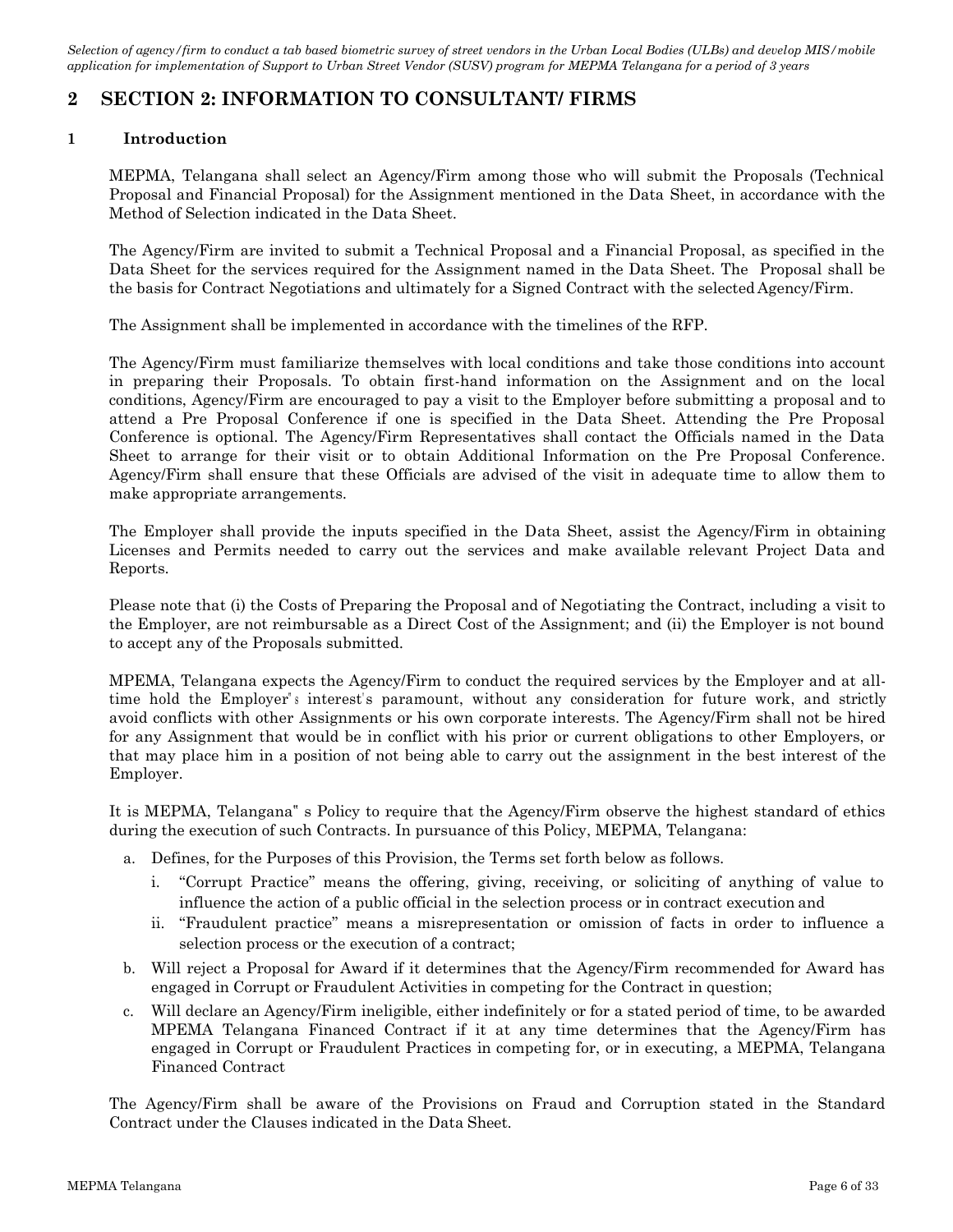### **2 Clarification and Amendment of RFP Documents**

The Agency/Firm may request a Clarification of any item of the RFP Document up to the number of days indicated in the Data Sheet before the Proposal Submission Date. Any request for clarification must be sent through MEPMA, Telangana Website [\(http://tmepma.cgg.gov.in\)](http://tmepma.cgg.gov.in/). Employer" s Response will be displayed in the MEPMA, Telangana Website [\(http://tmepma.cgg.gov.in\)](http://tmepma.cgg.gov.in/) including a Description of the Query.

At any time before the Submission of Proposals, the Employer may, for any reason, whether at its own initiative or in response to a Clarification requested by a Prospective Agency/Firm, modify the RFP Document by Amendment. Any Amendment shall be issued in writing through Addenda. Addenda shall be displayed in the MEPMA, Telangana Website [\(http://tmepma.cgg.gov.in\)](http://tmepma.cgg.gov.in/). The Employer may at its own discretion extend the Deadline for the Submission of Proposal.

### **3 Preparation of Proposal**

The Agency/Firm are requested to submit their Proposals (sub Para 1.2) written in the Language(s) specified in the Data Sheet.

### **Technical Proposal**

While preparing the Technical Proposal, the Agency/Firm are expected to examine the Documents comprising this RFP in detail. Material deficiencies in providing the information requested may result in rejection of a Proposal.

While preparing the Technical Proposal, the Agency/Firm shall give particular attention to the following.

- i. For Assignments on a Staff Time Basis, the number of Key Professional Staff is given in the Data Sheet. The Proposal shall, however, be based on the Number of Key Professional Person – Months estimated by the Agency/Firm.
- ii. It is desirable that the Majority of the Key Professional Staff proposed be Permanent Employees of the Agency/Firm or has an extended and stable working relation with it.
- iii. Proposed Key Professional Staff shall at a minimum have the experience indicated in the Data Sheet.
- iv. Alternative Key Professional Staff shall not be proposed, and only one Curriculum Vitae (CV) may be submitted for each position unless specified in the Data Sheet.
- v. Reports to be furnished by the Agency/Firm as part of this Assignment must be in the Language(s) specified in the Data Sheet. It is desirable that the Firm" s Personnel have a Working Knowledge of the Employer" s OfficialLanguage.

The Technical Proposal shall provide the following information using the attached Standard Forms (**Section 3**).

- i. Cover Letter for Technical Proposal (Section 3A)
- ii. A Brief Description of the Agency/Firm Organization and an Outline of the Recent Experience on Assignments (Section 3B) of a similar nature.
- iii. Any Comments or Suggestions on the Terms of Reference and on the Data, a List of Services and Facilities to be provided by the Employer (Section 3C).
- iv. A Detailed Description of the Methodology and Work Plan for Performing the Assignment (Section 3D).
- v. The List of the proposed Staff Team, the Tasks that would be assigned to each Staff Team Member, and their Timing (Section 3E).
- vi. CVs recently signed by the proposed Key Professional Staffs or the Authorized Representative submitting the Proposal (Section 3F).
- vii. Financial Information of the Agency/Firm (Sections 3G)
- viii.Any Additional Information requested in the Data Sheet.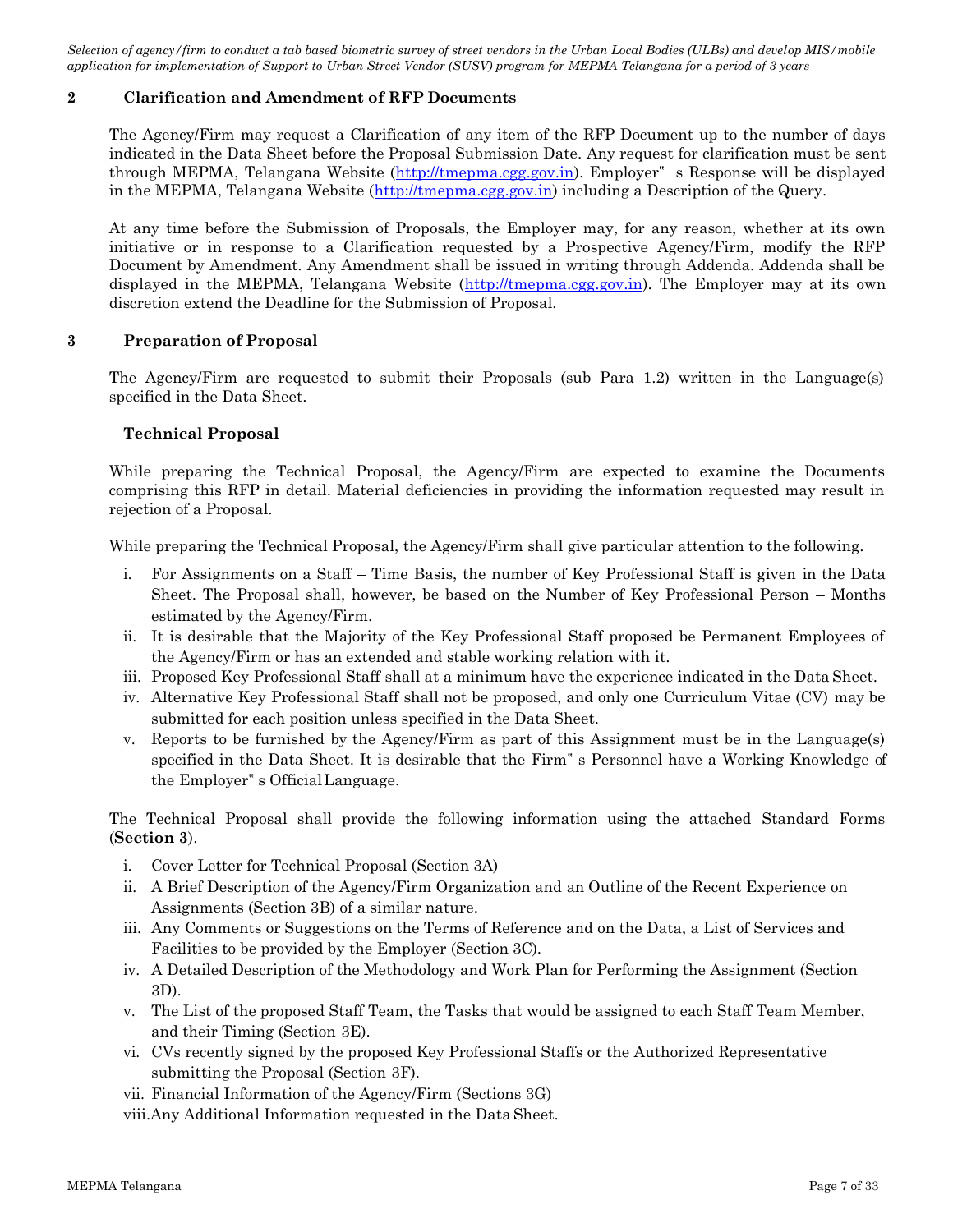The Technical Proposal shall not include any Financial Information.

### **Financial Proposal**

In preparing the Financial Proposal, the Agency/Firm is expected to take into account the Requirements and Conditions of the RFP Document. The Financial Proposal shall follow Standard Forms (**Section 4**).

The Agency/Firm shall express the Price of their Services in Indian Rupees.

The Data Sheet indicates how long the Proposals must remain valid after the Submission Date. During this period, the Agency/Firm is expected to keep available the Key Professional Staff proposed for the Assignment. The Employer shall make its best effort to complete Negotiations within this period. If the Employer wishes to extend the Validity Period of the Proposals, the Agency/Firm who do not agree have the right not to extend the Validity of their Proposals.

### **4 Submission, Receipt and Opening of Proposals**

The Tendering System for the Assignment comprises of two Stages (i) Technical Proposal and (ii) Financial Proposal. The Proposals shall be typed or printed and the Bidder shall initial each page. All the alterations, omissions, additions, or any other amendments made to the proposal shall be initiated by the person(s) signing the proposal.

Bidders would provide all the information as per the TOR Document and in the specified formats. In case the Bidder intends to give additional information for which specified space in the given format is not sufficient, it can be furnished in duly stamped and signed enclosed sheets.

The technical and financial proposal shall be sealed in two separate envelope and then in one single outer envelope clearly bearing the following identification: "Selection of an agency/firm to conduct a tab based biometric survey of the street vendors in the Urban Local Bodies (ULBs) and develop MIS/mobile application for implementation of Support to Urban Street Vendor (SUSV) program for MEPMA Telangana for a period of 3 years.

The envelope shall indicate the name, address and contact number of the Bidder. If the envelopes are not sealed and marked as instructed above, the Proposal may be deemed to be non-responsive and would be liable for rejection. The Proposals shall contain no Alterations or Additions, except those to comply with Instructions issued by the Employer that are duly incorporated.

Each page pertaining to the Agency/firms eligibility criteria, essential conditional criteria, financial criteria documents, etc., shall be duly signed by the Agency/firm or a Person(s) duly authorized to sign on behalf of the Agency/firm. Such Authorization shall be indicated by a Written Power – of – Attorney accompanying the Proposal. The Corrections, if any, shall be made by striking of and shall be initiated with date.

All participants shall produce all the original documents for verification wherever necessary/required by the Employer.

Proposals should be submitted on or before 01.05.2019 up to 3:30 PM to the address specified in the Data Sheet. Any Agency/Firm trying to submit the proposal after deadline will not be accepted.

The Bidder will not be allowed to modify, substitute or withdraw its Proposal once submitted to the Employer.

The Employer would open the Proposals in the presence of interested Bidders who choose to be present at the specified time and location.

Financial Proposals will not be opened until Technical Evaluation has been completed and the Result approved and notified.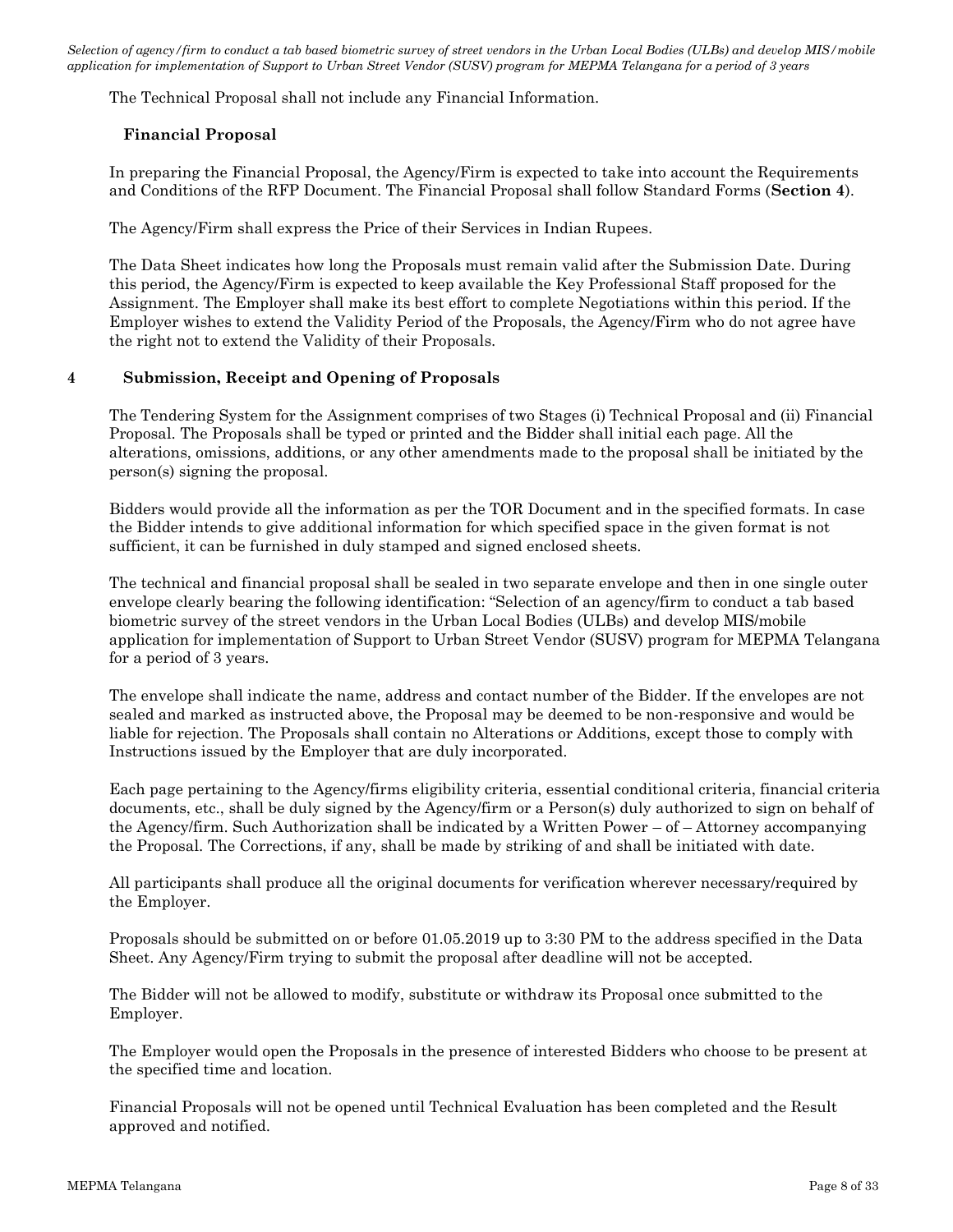### **5 Proposal Evaluation**

### **General**

From the time the Proposals are opened to the time the Contract is awarded, if any Agency/Firm wishes to contact the Employer on any matter related to its Proposal, it shall do so in writing at the Address indicated in the Data Sheet. Any effort by the Agency/Firm to influence the Employer in the Employer" s Proposal Evaluation, Proposal Comparison or Contract Award Decisions may result in the Rejection of the Agency/Firm" sproposal.

Evaluators of Technical Proposal shall have no access to the Financial Proposal until the Technical Evaluation, including its Approval by the Competent Authority is obtained.

### **Evaluation of Technical Proposals**

The Evaluation Committee appointed by the Employer as a whole and each of its members individually evaluates the Proposals on the basis of their responsiveness to the Terms of Reference, applying the Eligibility and Evaluation Criteria, Sub Criteria and Point System specified in the Data Sheet. Each responsive Proposal shall be given a Technical Score (St). A Proposal shall be rejected at this stage if it does not respond to Important Aspects of the Terms of Reference or if it fails to achieve the minimum Technical Score indicated in the Data Sheet.

### **Public Opening and Evaluation of Financial Proposals, Ranking**

After the evaluation of all the Technical Proposals are completed, the Employer shall display in the MEPMA, Telangana Website [\(http://tmepma.cgg.gov.in\)](http://tmepma.cgg.gov.in/) the Names of those Agency/Firm whose Proposals did not meet the minimum Qualifying Mark or were considered Non Responsive to the RFP and Terms of Reference, indicating that their Financial Proposals shall not be opened. The Employer shall simultaneously display in the MEPMA, Telangana Website [\(http://tmepma.cgg.gov.in\)](http://tmepma.cgg.gov.in/) the Names of the Agency/Firm that have secured the minimum Qualifying Mark.

The Financial Proposal shall be opened publicly in the presence of the Agency/Firm" s Representatives who choose to attend. The Name of the Agency/Firm, the Technical Scores and the proposed Prices shall be read aloud and recorded when the Financial Proposals are opened. The Employer shall prepare Minutes of the Public Opening.

The Evaluation Committee shall determine whether the Financial Proposals are complete, (i.e. whether they have coated all Items of the corresponding Technical Proposals, if not, the Employer will cost them and add their cost to the initial price), correct any Computational Errors.

The ranking of the bids will be done on the basis of the process described in the Data Sheet.

### **6 Negotiations**

Negotiations shall be held at the Address indicated in the Data Sheet. The Aim is to reach an Agreement on all Points and sign a Contract.

Negotiations shall include a Discussion of the Technical Proposal, the Proposed Methodology (Work Plan), Staffing and any Suggestions made by the Agency/Firm to improve the Terms of Reference. The Employer and Agency/Firm shall then work out Final Terms of Reference, Staffing and Bar Charts indicating Activities, Staff, Staff Months, and Reporting. The Agreed Work Plan and Final Terms of Reference shall then be incorporated in the "Description of Services" and form part of the Contract. Special Attention shall be paid to get the most the Agency/Firm can offer within the available budget and to clearly defining the Inputs required from the Employer to ensure satisfactory implementation of the Assignment.

Unless there are Exceptional Reasons, the Financial Negotiations shall involve neither the Remuneration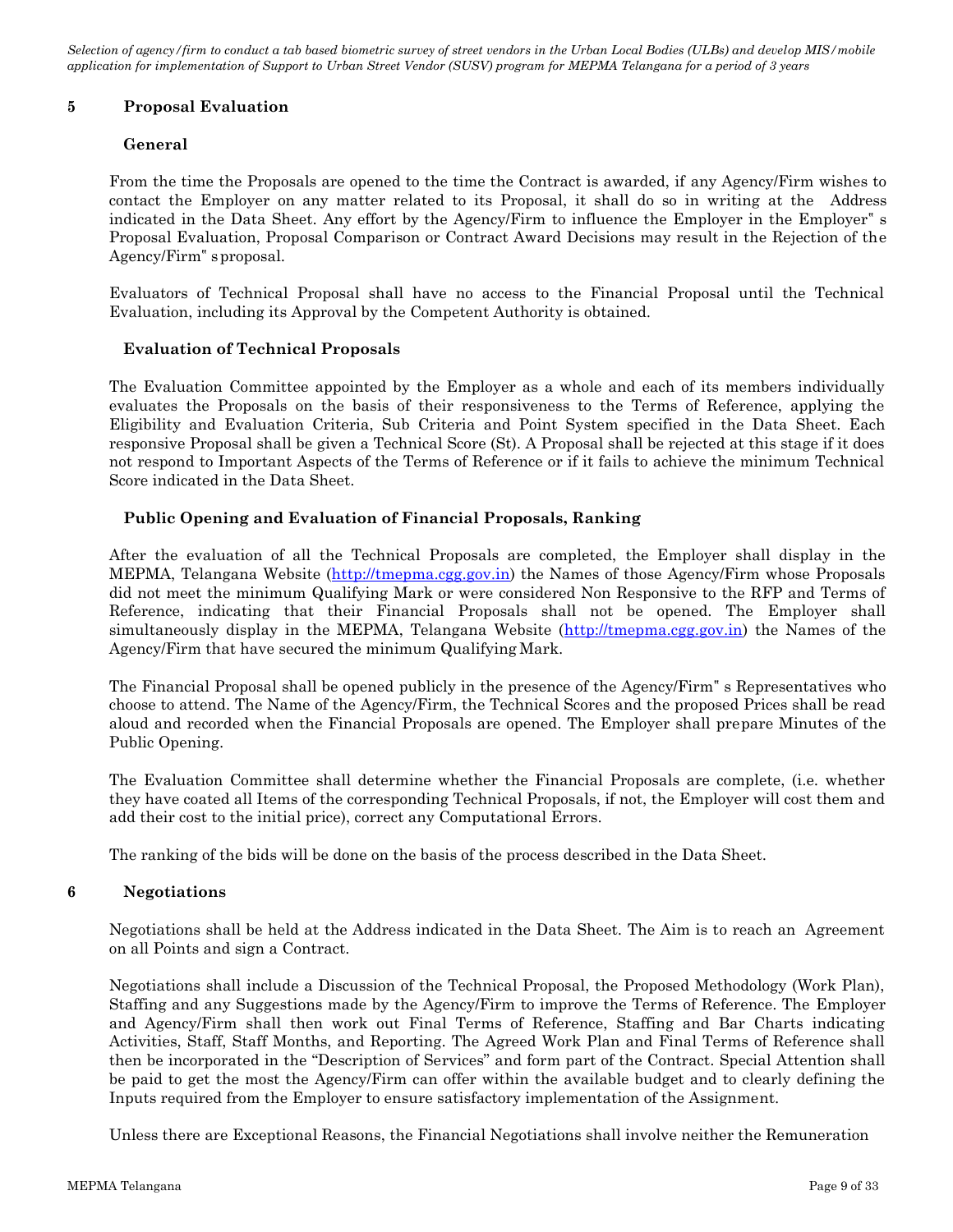Rates for Staff (no Breakdown of Fee) nor other Proposed Unit Rates.

Having selected the Agency/Firm on the basis of, among other things, an Evaluation of Proposed Key Professional Staff, the Employer expects to negotiate a Contract on the basis of the Experts named in the Proposal. Before Contract Negotiations, the Employer shall require Assurances that the Experts shall actually be available. The Employer shall not consider Substitutions during Contract Negotiations unless both Parties agree that undue delay in the Selection process makes such substitution unavoidable or that such changes are critical to meet the Objectives of the Assignment. If this is not the case and if it is established that Key Staff offered in the Proposal was without confirming their availability, the Agency/Firm may be disqualified.

The Negotiation shall conclude with a Review of the Draft Form of the Contract. To complete Negotiation, the Employer and the Agency/Firm shall initial the Agreed Contract. If Negotiations fail and if it is concluded that a Contract with Reasonable Terms cannot be concluded with the Agency/Firm, the Employer shall invite the Firm who has scored the Second Highest combined marks. The Process shall be repeated till an Agreed Contract is concluded.

#### **7 Award of Contract**

The Contract shall be awarded following Negotiations. After Negotiations are completed, the Employer shall promptly notify other Agency/Firm on the shortlist that they were unsuccessful and return the Financial Proposals of those Agency/Firm who did not pass the Technical Evaluation (sub Para5.3).

The Agency/Firm is expected to commence the Assignment on the Date and at the Location specified in the Data Sheet.

#### **8 Confidentiality**

Information related to Evaluation of Proposals and Recommendations concerning Awards shall not be disclosed to the Agency/Firm who submitted the Proposals or to other Persons not officially concerned with the Process, until the successful Agency/Firm has been notified that it has been awarded the Contract.

### **9 Earnest Money Deposit**

The Agency/Firm shall submit, as part of his/her Bid, a Bid security and EMD as given below in the form of a Demand Draft (DD) in favour of MEPMA, Telangana. Bids without Earnest Money in the prescribed form, will not be accepted. Any Bid not secured in accordance with above shall be treated as non-responsive and rejected by the Employer.

Unsuccessful bidder" s EMD will be returned promptly as possible, not later than 15 days after signing of the contract with the selected bidder.

Successful bidder" s Bid EMD will be kept as a deposit by the Employer and shall be returned after one month of completion of the contract.

Any Tender not accompanied by an acceptable EMD and Bid Processing Fee is liable to be rejected by the Employer as Non Responsive.

The Earnest Money Deposit may be forfeited

- a. If the bidder withdraws the Tender after Tender Opening during the Period of TenderValidity;
- b.In the case of a successful bidder, if the bidder fails within the specified time limitto i, Sign the Agreement;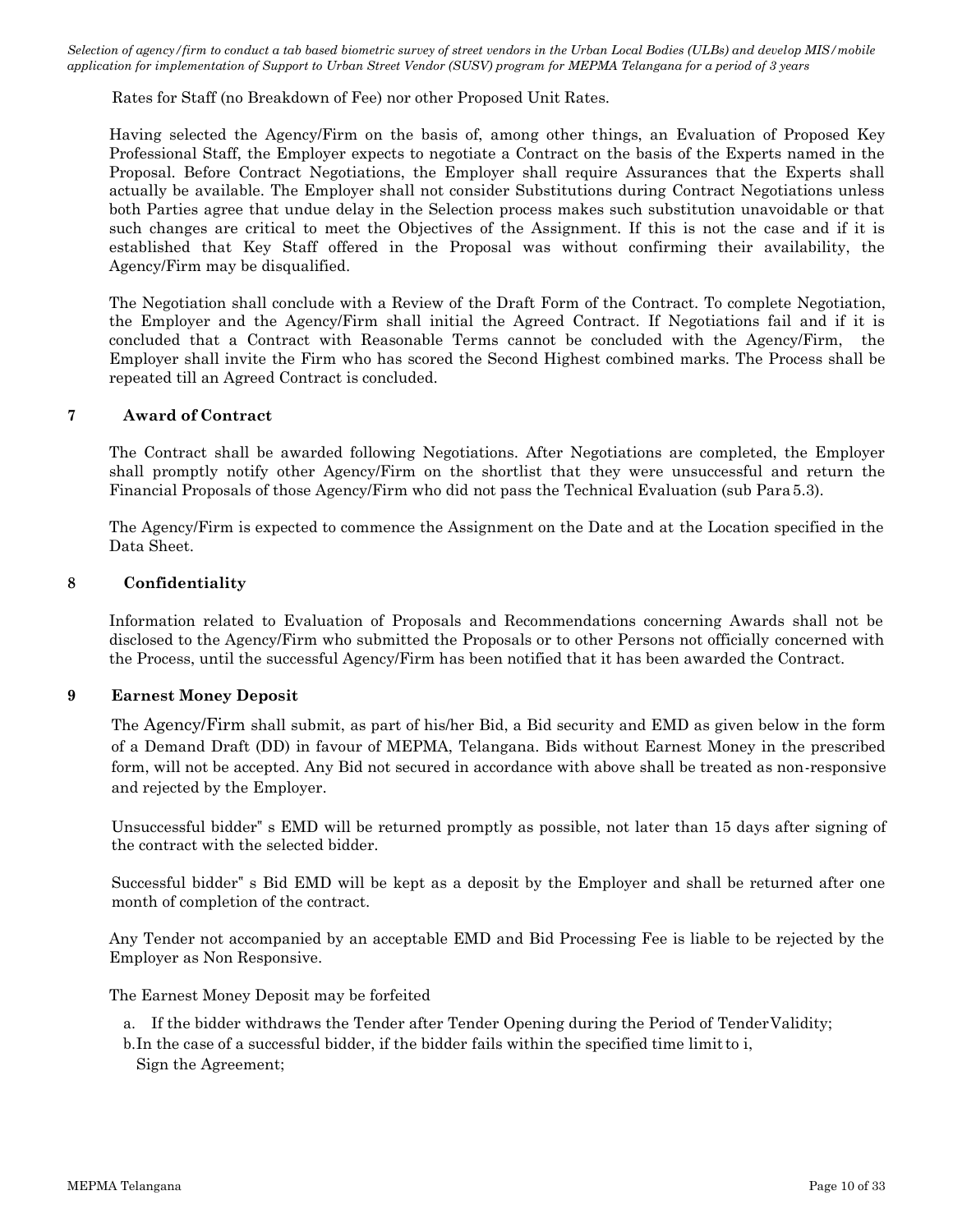## <span id="page-10-0"></span>**3 DATA SHEET**

### **INFORMATION TO CONSULTANT/ FIRMS**

#### **The Data Sheet shows the relevant information corresponding to the Clauses in Section 2 above.**

| The Name of the Employer: | MEPMA, Telangana                                                                                                                     |
|---------------------------|--------------------------------------------------------------------------------------------------------------------------------------|
|                           | 4 <sup>th</sup> Floor, CDMA Office Building<br>AC Guards, Masabtank, Opposite PTI Building<br>Hyderabad - 500004<br>Telangana, India |
| The Method of Selection:  | <b>Quality and Cost Base Selection (QCBS)</b>                                                                                        |

A Technical Proposal and a Financial Proposal are requested: **Yes**.

Name of the assignment is: Conducting a tab based biometric survey of street vendors in the Urban Local Bodies (ULBs) and develop MIS/mobile application for implementation of Support to Urban Street Vendor (SUSV) program for MEPMA Telangana for a period of 3 years

A Pre Proposal Conference will be held: **No**

It will be held at the 4th floor, MEPMA office, CDMA Office building.

The Name (s), Address (es) and Telephone No. (s) Ofthe Employer" s Official (s) are:

MEPMA, Telangana 4th floor, CDMA Office Building AC Guards, Masabtank, Opposite PTI building Hyderabad - 500004, Telangana, India Phone: Mr. Prasanna Kumar (9701385137)

The Employer envisages the need for continuity for any Downstream Work: **Yes**

Clarifications may be requested up to the date mentioned in the IFT, through MEPMA, Telangana Website only [\(http://tmepma.cgg.gov.in\)](http://tmepma.cgg.gov.in/).

Proposals should be submitted in the following Language(s): **English**.

### i. The Estimated Number of Key Professional Staff Months required for the Assignment: **to be furnished by Agency/firm based on the Scope of Work**.

ii. The Minimum Required Experience of the Proposed Key Professional Staff

### **Survey Team (one CV per position):**

The survey team can be a combination of members from the Agency/Firm and the local community, who can be selected and trained to conduct the survey in the field. It is essential for the survey team to have sound knowledge of the local context and should exhibit proficiency (reading and writing) the local language i.e. Telugu. All survey members should have sufficient level of education to conduct the survey efficiently.

**1. Survey Team Lead:** The survey team lead is Postgraduate with a bachelor" s degree in arelevant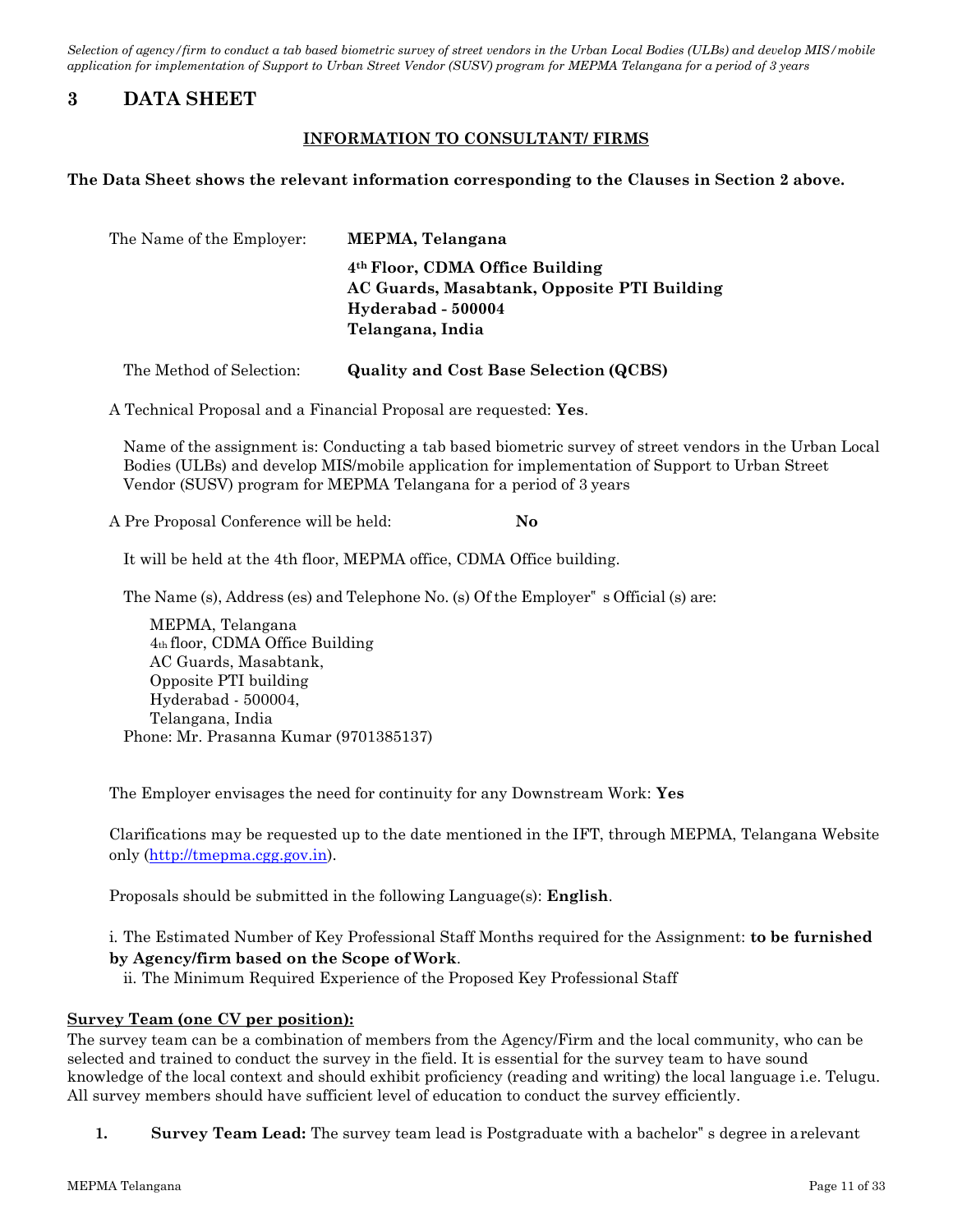discipline, with minimum experience of 10 years in implementing survey related projects. He/she should have experience of working as a Team Lead for at least two related projects with the government sector in the last 3 years. He/she should have experience of providing strategy support and leading survey related implementation and MIS development projects for government agencies.

- **2. Survey coordinator:** University degree holder with a bachelor" s degree in a relevant discipline, with minimum experience of 3 years in implementing survey related projects. The survey coordinator should have experience of working as a Survey Coordinator for at least one survey related project with the government sector in the last 3 years. The survey coordinator should exhibit proficiency in survey design and survey methodologies, survey enumerator staffing and recruiting in addition to conducting field supervision. The Survey coordinator should also be familiar in conducting biometric survey related projects preferably with a government agency.
- **3. Project Manager:** Postgraduate with a Bachelor" s degree in a relevant discipline, with minimum experience of 5-8 years in implementing IT based solutions for the government sector. He/she will also demonstrate previous experience on demonstrating leadership on aspects of mobile application development for government organizations. He/she will also have a good experience of overall MIS project monitoring, implementation, roll out and operation and maintenance of the MIS developed.
- i. Training is an important Feature of this Assignment: **Yes**.

Proposals must remain valid 180 Days after the Proposal Due Date.

The Address to send Information to the Employer: MEPMA Telangana, 4th floor, CDMA Office building, AC Guards, Masabtank, Opposite PTI building, Hyderabad - 500004

### **Eligibility and Evaluation criteria of Consultant/ Firm for Bidding:**

The Agency/Firm can be a Proprietary or Partnership Firm or a company and joint ventures/consortium or associations are NOT allowed.

The Agency/Firm should have the following threshold qualifications to be eligible for bidding:

### **Financial:**

I. Average annual turnover of INR. 50 lakh (Rupees Fifty Lakhs) in the three preceding financial years (2015-16, 2016-17 & 2017-18) with a positive net worth.

### **Technical:**

- 1. The Agency/Firm should have been in existence for more than 5 years and Agency/Firm with ISO (9001- 2008) & ISO (27001-2013) are preferred
- 2. The Agency/Firm must not have been blacklisted or placed under funding restriction by any Ministry or Department of the Government of India or by a State Government (or its agency).
- 3. The Agency/Firm should have valid registrations such as Permanent Account Number (PAN) and GST Registration Number
- 4. Agency/Firm should have a minimum five years of experience of working with government sector clients
- 5. The Agency/Firm should have at least three years of experience in conducting urban surveysfor government sector clients in India with a tender value of INR 50 Lakhs
- 6. The Agency/Firm should be able to demonstrate two working mobile applications, which has been developed and deployed for government sector clients in the last three years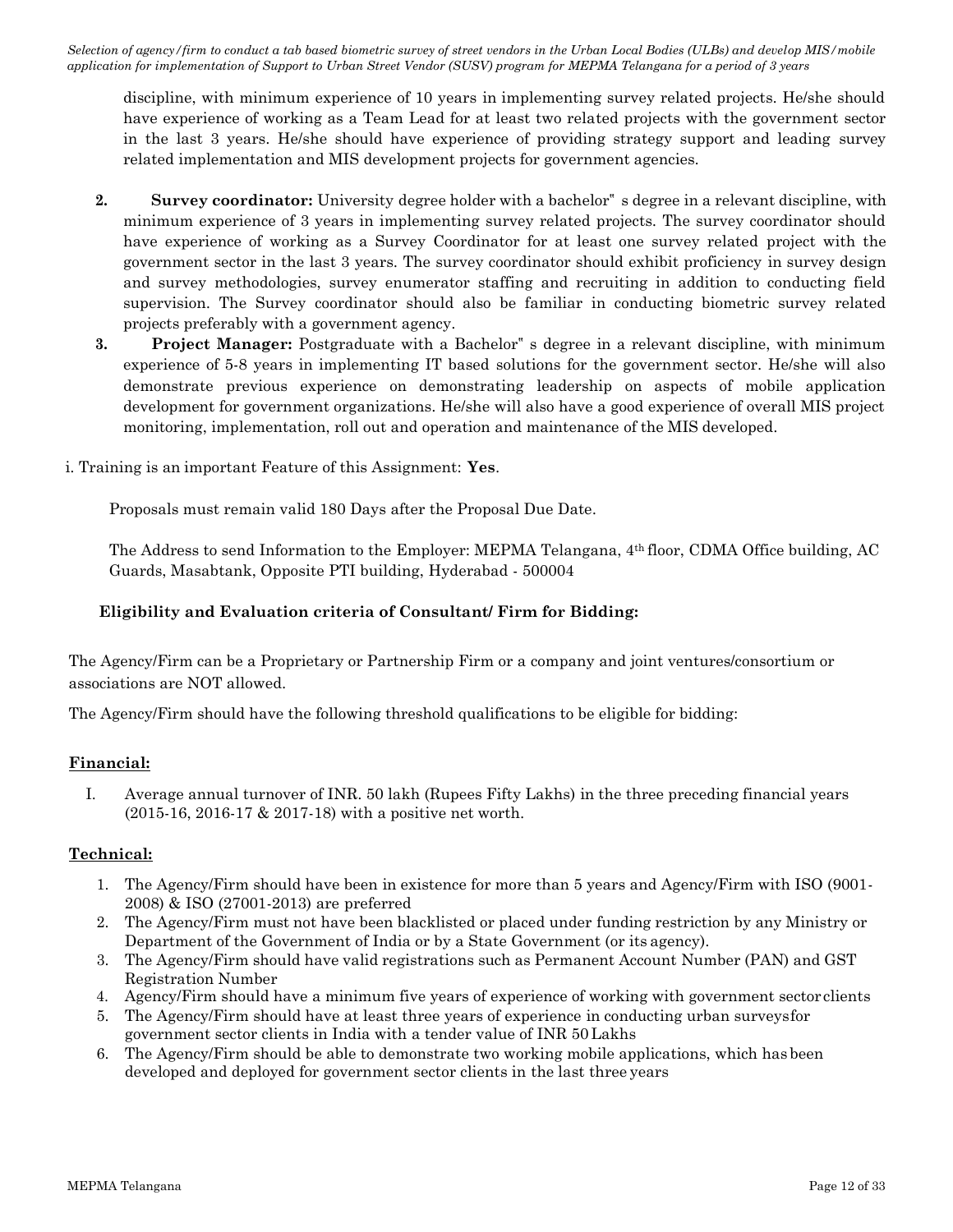**Note:** The Agency/Firm is required to submit at least one of the following supporting documents for each of the projects quoted for eligibility and evaluation.

- Work orders/Agreements from the Government Client
- Completion certificates from the Government Client

Note: MEPMA, Telangana reserves the right to request any further supporting document from the selected Agency/Firm prior to signing of the Contract.

## **Table 1: Technical Evaluation (Technical Evaluation of the Proposal)**

| $\overline{\mathbf{S}}$ .<br>No. | <b>Particulars</b>                                                                                                                                                                                                                                  | <b>Maximum</b><br><b>Marks</b> |
|----------------------------------|-----------------------------------------------------------------------------------------------------------------------------------------------------------------------------------------------------------------------------------------------------|--------------------------------|
| $\mathbf I$                      | <b>Financial Strength:</b> Average annual turnover in the three preceding financial years (2015-16,<br>2016-17, 2017-18)                                                                                                                            | $\overline{5}$                 |
|                                  | Between INR, 50 lakh and INR, 100 lakh - 3 marks<br>$\bullet$                                                                                                                                                                                       |                                |
|                                  | More than INR. $100$ lakh $-5$ marks                                                                                                                                                                                                                |                                |
|                                  |                                                                                                                                                                                                                                                     |                                |
| $\mathbf{I}$                     | <b>Experience of Consultant/Firm</b>                                                                                                                                                                                                                |                                |
| a)                               | Experience in conducting tab based field surveys in Urban Local Bodies for government clients<br>(ongoing and past projects)                                                                                                                        |                                |
|                                  | 1 project $-4$ marks<br>$\bullet$                                                                                                                                                                                                                   | 10                             |
|                                  | $2-3$ projects $-6$ marks                                                                                                                                                                                                                           |                                |
|                                  | More than $3$ projects $-10$ marks                                                                                                                                                                                                                  |                                |
| b)                               | Demonstration of successful execution pertaining to deployment and usage of biometric devices in<br>Urban Local Bodies for government clients (ongoing and past projects)<br>$5$ projects $-5$ marks<br>$6 - 10$ projects $- 10$ marks<br>$\bullet$ | 10                             |
| c)                               | Experience in undertaking GIS based projects in Urban Local Bodies for government clients<br>(ongoing and past projects)                                                                                                                            |                                |
|                                  | 1 project $-5$ marks<br>$\bullet$                                                                                                                                                                                                                   | 15                             |
|                                  | $2-3$ projects $-10$ marks<br>$\bullet$                                                                                                                                                                                                             |                                |
|                                  | More than $3$ projects $-15$ marks                                                                                                                                                                                                                  |                                |
| d)                               | Experience in undertaking projects encompassing development of mobile applications for<br>government clients (ongoing and past projects)                                                                                                            |                                |
|                                  | 1 project $-4$ marks                                                                                                                                                                                                                                | 10                             |
|                                  | $2-3$ projects $-6$ marks<br>$\bullet$                                                                                                                                                                                                              |                                |
|                                  | More than $3$ projects $-10$ marks<br>$\bullet$                                                                                                                                                                                                     |                                |
| e)                               | Experience in development of MIS or web-based dashboards of similar nature (ongoing and past<br>projects) for government clients (ongoing and past projects)<br>$1$ project $-5$ marks<br>2 projects and above $-10$ marks                          | 10                             |
|                                  | <b>Sub Total</b>                                                                                                                                                                                                                                    | 60                             |
| $\mathbf{V}$                     | <b>Technical Presentation on A&amp;M and plan</b>                                                                                                                                                                                                   | 25                             |
| $\overline{\text{v1}}$           | Demo of MIS software/GIS and desktop and mobile applications developed                                                                                                                                                                              | 15                             |
|                                  | <b>Grand Total</b>                                                                                                                                                                                                                                  | 100                            |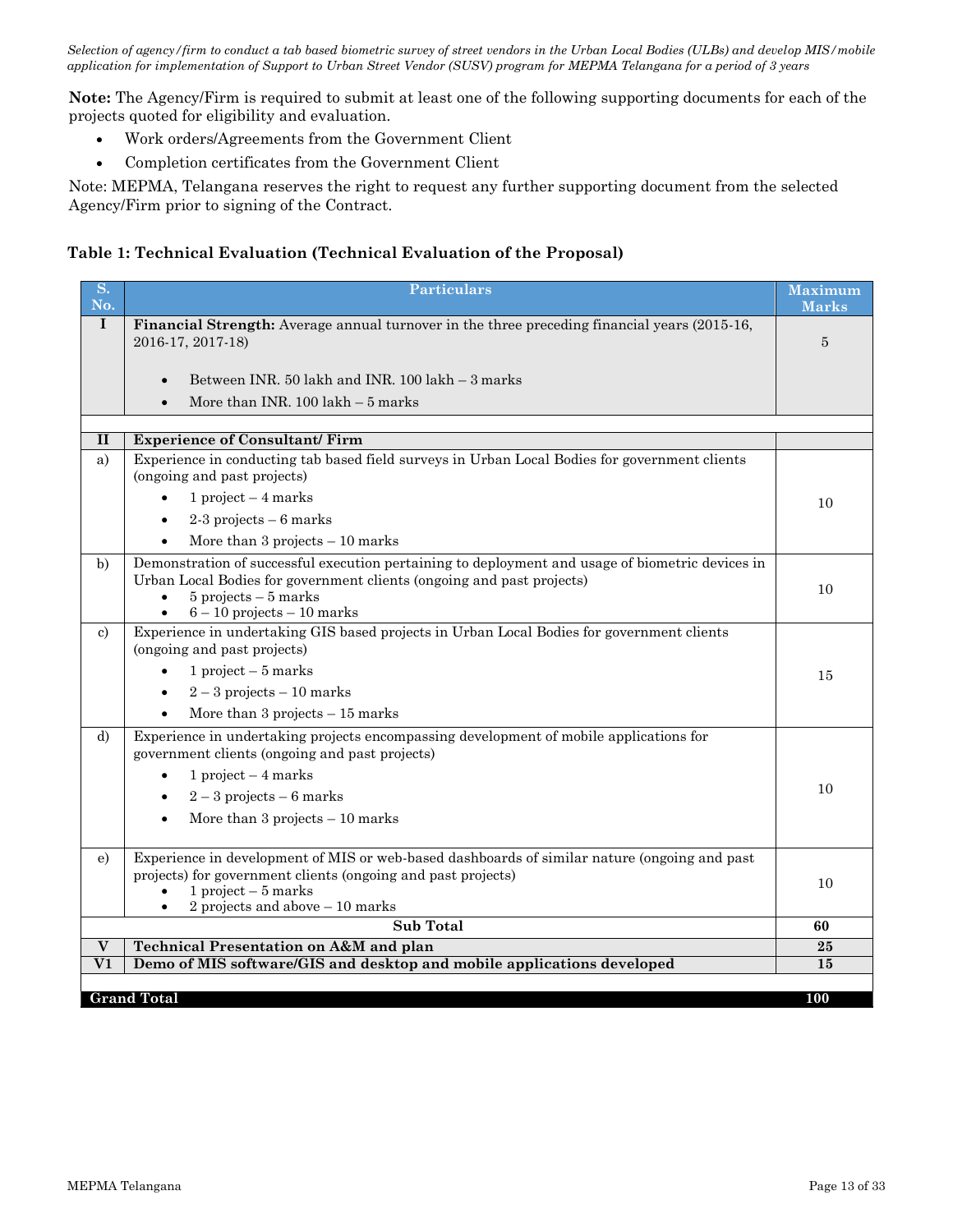### **The Evaluation Criteria for the Proposal:**

The Agency/Firm must achieve a minimum of 60% marks overall, for it to be eligible for opening of Financial Proposal.

The weightage given to Technical Evaluation for bid evaluation is 70%. The weightage given to Financial Proposal for bid evaluations 30%.

The lowest Financial Proposal (Fm) will be given a financial score (Sf) of 100 points. The financial scores (Sf) of the other Financial Proposals will be computed as  $Sf=100xFm/F$  in which Sf is the financial score, Fm is the lowest price offer and F is the price offer of the proposal under consideration. Proposals will be ranked according to their combined Technical (St) and Financial (Sf) scores using the weights (T=0.70 and P=0.30) S=St  $*$  T + Sf  $*$ P. The Agency/Firm securing the highest combined technical and financial score will be invited for negotiations

### Agency/Firm" s **Organizational set-up:**

It is mandatory that the Agency/Firm provide adequate numbers of key personnel as given above and in TOR.

MEPMA, Telangana reserves the right to effect minor changes in the sub criteria depending on nature and scope of each sub-project.

The Address for Negotiations is: **MEPMA, Telangana, 4th Floor, AC Guards, Masabtank, Opposite PTI building, Hyderabad – 500004, Telangana, India** Date of commencement: 7 days from Date of Signing of the Contract Place of commencement: Hyderabad, Telangana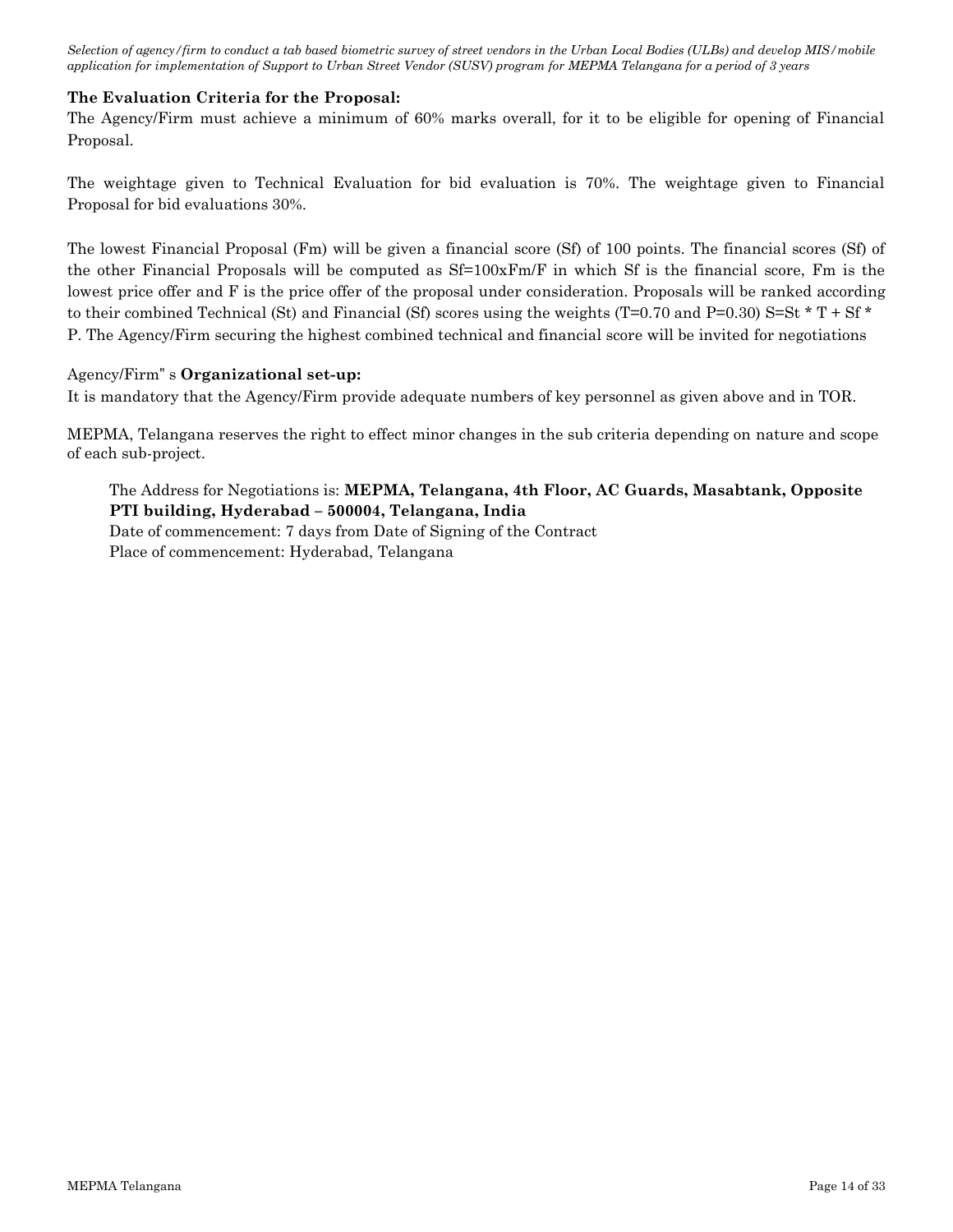# <span id="page-14-0"></span>**4 SECTION 3: TECHNICAL PROPOSAL – STANDARD FORMS**

- 3A. Technical Proposal Submission Form.
- 3B. Agency/Firm" sprofile
- 3C. Comments and Suggestions on the Terms of Reference and on Data, Services and Facilities to be provided by the Employer.
- 3D. Description of the Methodology and Work Plan for Performing the Assignment.
- 3E. Team Composition and Task Assignments.
- 3F. Format of Curriculum Vitae of Proposed Key ProfessionalStaff.
- 3G. Format for submission of Financial Information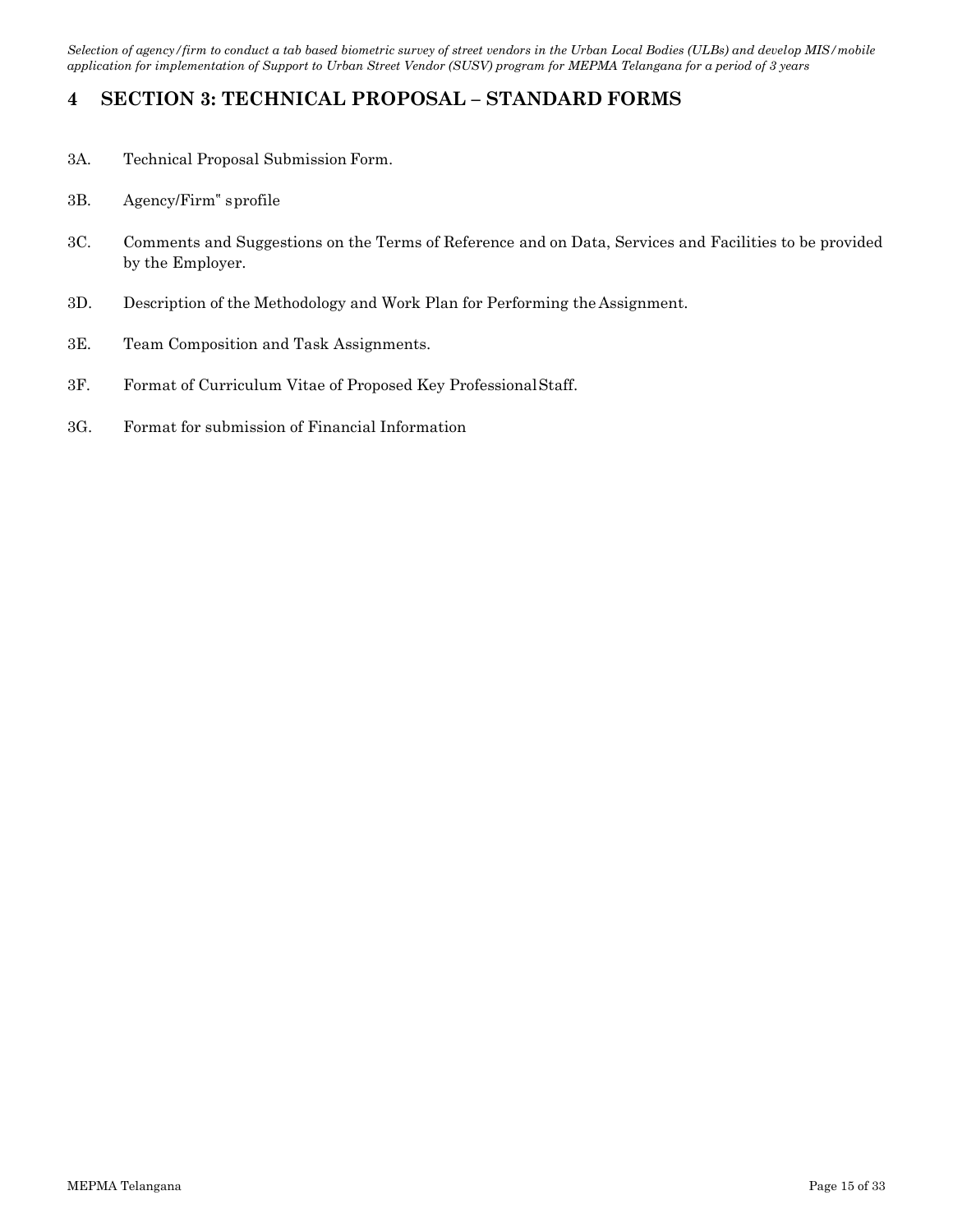### **3A. TECHNICAL PROPOSAL SUBMISSION FORM**

[Location, Date]

From: (Name of Agency/Firm) To: (Name and Address of Employer)

Dear Sir

### **Subject:**

Selection of an Agency/Firm to conduct a tab based biometric survey of street vendors in the Urban Local Bodies (ULBs) and develop MIS/mobile application for implementation of Support to Urban Street Vendor (SUSV) program for MEPMA Telangana for a period of 3 years.

We, the undersigned, offer to provide Services for the above Work in accordance with your Request for Proposal dated [*Date*], and our Proposal. We are hereby submitting our Proposals, which include this Technical Proposal, and a Financial Proposal sealed under a separate envelope.

If negotiations are held during the Period of Validity of the Proposal, i.e., before [Date] we undertake to negotiate on the basis of the Proposed Staff. Our Proposal is binding upon us and subject to the Modifications resulting from Contract Negotiations.

We understand you are not bound to accept any Proposal you receive.

Yours sincerely

Authorized Signature: Name and Title of Signatory: Name of Agency/Firm: Address: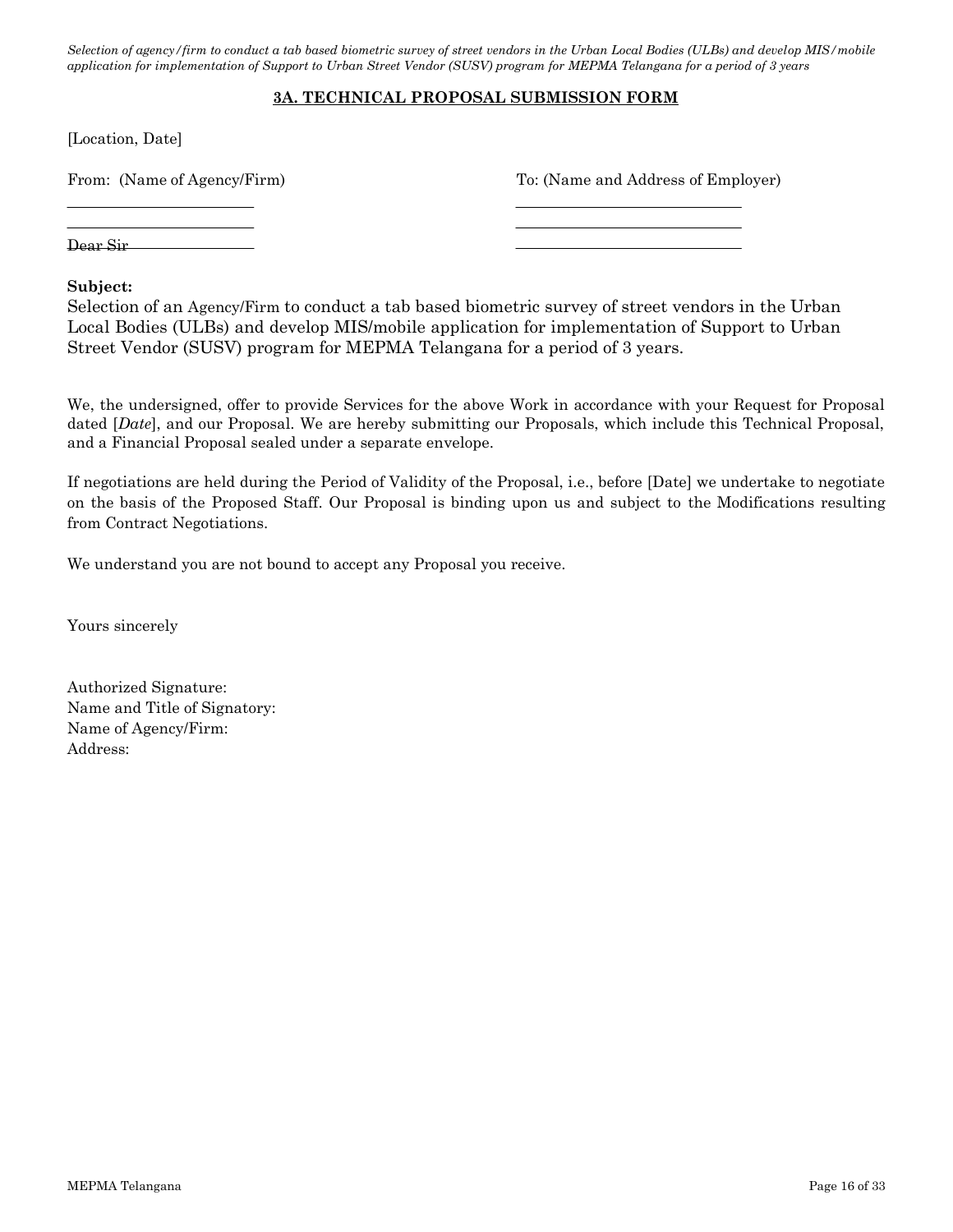### **3B. AGENCY/FIRM'S REFERENCES**

### **Relevant Services carried out that best illustrate Qualifications**

Using the Format below, provide Information on each Reference Assignment for which your Agency/Firm, either individually as a Corporate Entity or as one of the Major Companies within an Association, was legally contracted.

| Assignment Name:                                           |                                 | Location:                                                                                            |  |  |
|------------------------------------------------------------|---------------------------------|------------------------------------------------------------------------------------------------------|--|--|
|                                                            |                                 |                                                                                                      |  |  |
|                                                            |                                 |                                                                                                      |  |  |
| Name and address of Employer:                              |                                 |                                                                                                      |  |  |
|                                                            |                                 |                                                                                                      |  |  |
|                                                            |                                 |                                                                                                      |  |  |
|                                                            |                                 |                                                                                                      |  |  |
| Start Date (Month / Year):                                 | Completion Date (Month / Year): | Approx. Value of Services (INR.):                                                                    |  |  |
|                                                            |                                 |                                                                                                      |  |  |
|                                                            |                                 |                                                                                                      |  |  |
| Name of Associated Agency/Firm, if any:                    |                                 |                                                                                                      |  |  |
|                                                            |                                 |                                                                                                      |  |  |
|                                                            |                                 |                                                                                                      |  |  |
|                                                            |                                 |                                                                                                      |  |  |
|                                                            |                                 |                                                                                                      |  |  |
|                                                            |                                 |                                                                                                      |  |  |
|                                                            |                                 | Name of Senior Staff (Project Director / Coordinator, Team Leader) involved and Functions performed: |  |  |
|                                                            |                                 |                                                                                                      |  |  |
|                                                            |                                 |                                                                                                      |  |  |
|                                                            |                                 |                                                                                                      |  |  |
| Description of Project and services provided by your staff |                                 |                                                                                                      |  |  |
|                                                            |                                 |                                                                                                      |  |  |
|                                                            |                                 |                                                                                                      |  |  |
|                                                            |                                 |                                                                                                      |  |  |
|                                                            |                                 |                                                                                                      |  |  |
|                                                            |                                 |                                                                                                      |  |  |
|                                                            |                                 |                                                                                                      |  |  |

Agency/Firm" s Name: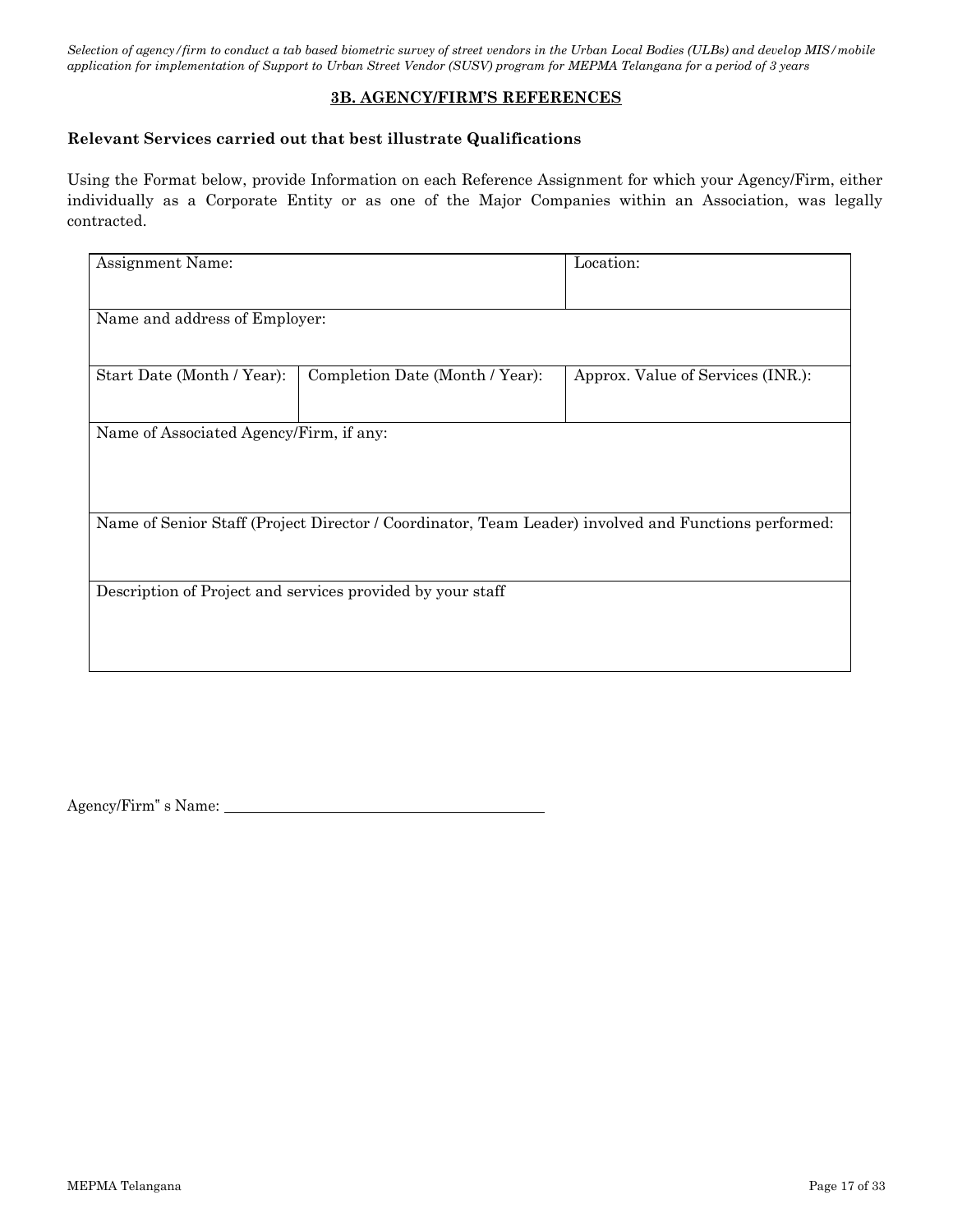## **3C. COMMENTS AND SUGGESTIONS OF AGENCY/FIRM ON THE TERMS OF REFERENCE AND ON DATA, SERVICES, AND FACILITIES TO BE PROVIDED BY THE EMPLOYER**

| On the Terms of Reference<br>1. |
|---------------------------------|
| 2.                              |
| 3.                              |
| 4.                              |
| 5.                              |
|                                 |

### On the Data, Services and Facilities to be provided by the Employer

| 1. |  |  |  |
|----|--|--|--|
| 2. |  |  |  |
| 3. |  |  |  |
| 4. |  |  |  |

- 
- 5.

Agency/Firm Name: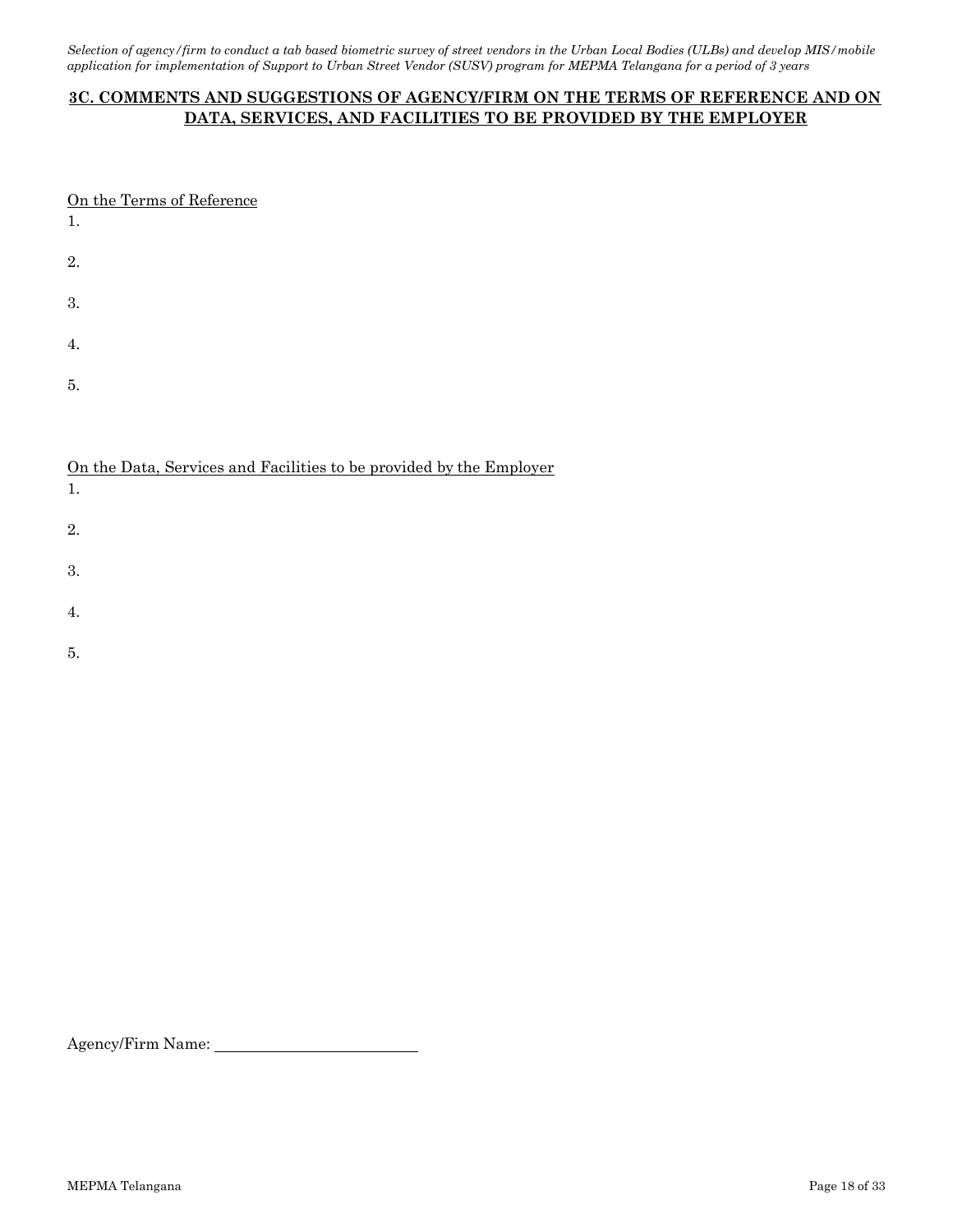## **3D. DESCRIPTION OF THE METHODOLOGY AND WORK PLAN FOR PERFORMING THE ASSIGNMENT**

Agency/Firm Name: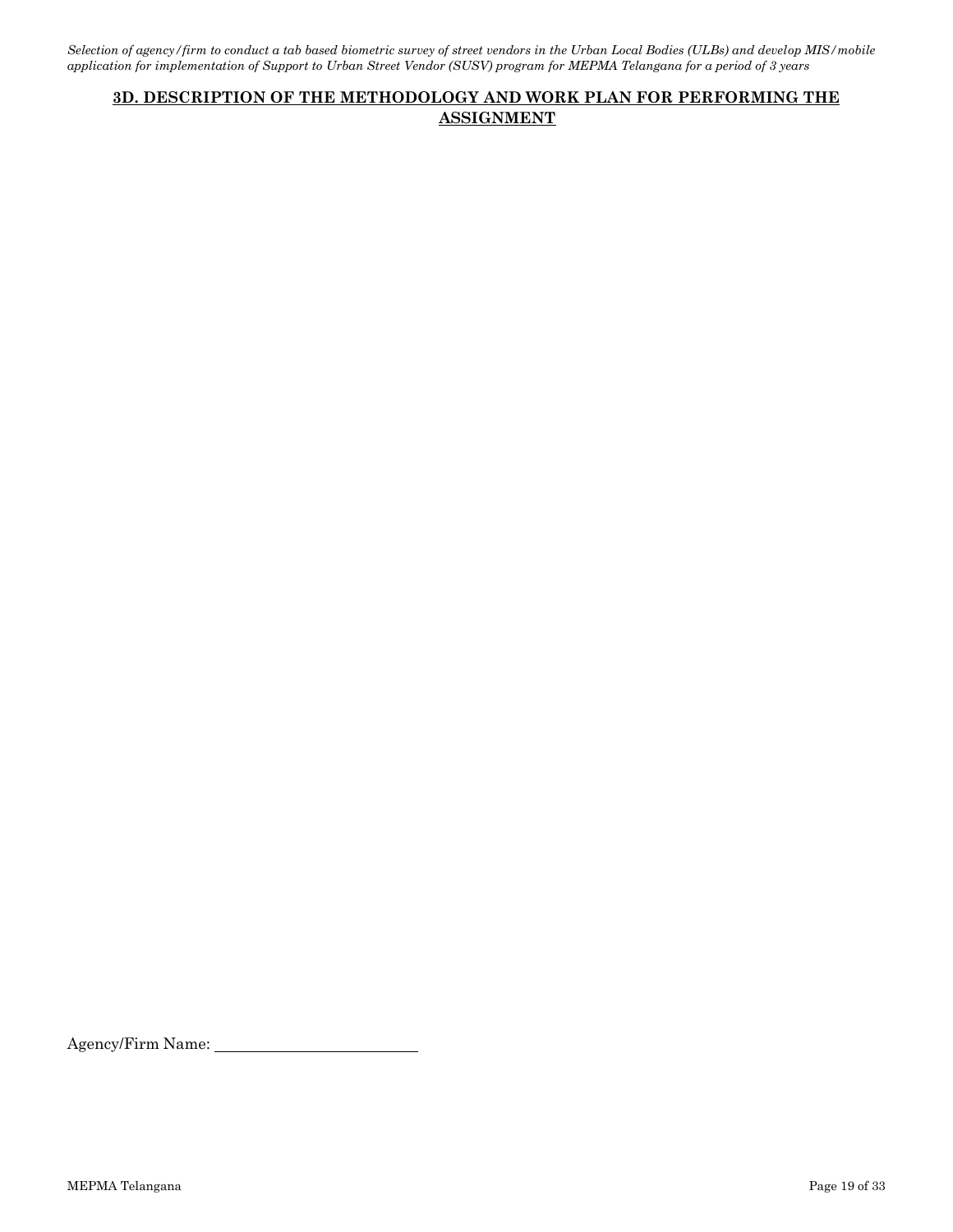## **3E. TEAM COMPOSITION AND TASK ASSIGMENTS**

### **1. Survey team**

| Sl. No.     | Name | Position | Task |
|-------------|------|----------|------|
| $1.$        |      |          |      |
| 2.          |      |          |      |
| $3. \,$     |      |          |      |
| 4.          |      |          |      |
| $\bullet$ . |      |          |      |
| $\ddotsc$   |      |          |      |

Agency/Firm Name: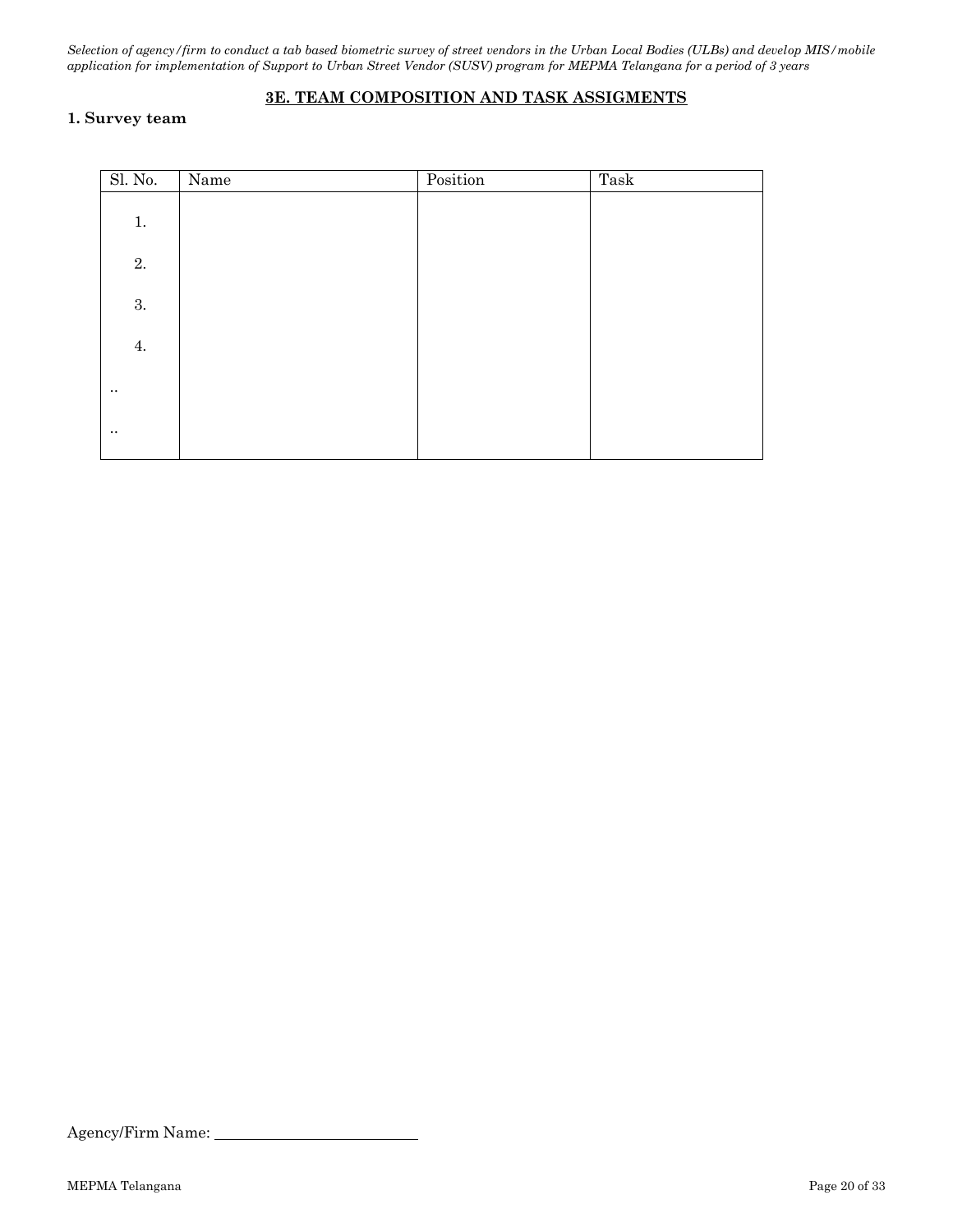### **3F. FORMAT OF CURRICULUM VITAE (CV) FOR PROPOSED KEY PROFESSIONAL STAFF**

|    |                                                                                                                                                                                                     | 1. Proposed Position [only one candidate shall be nominated for each position]: ____________________                                                                                                                     |  |  |  |
|----|-----------------------------------------------------------------------------------------------------------------------------------------------------------------------------------------------------|--------------------------------------------------------------------------------------------------------------------------------------------------------------------------------------------------------------------------|--|--|--|
| 2. |                                                                                                                                                                                                     |                                                                                                                                                                                                                          |  |  |  |
| 3. |                                                                                                                                                                                                     |                                                                                                                                                                                                                          |  |  |  |
| 5. | <b>Education</b> [Indicate college/university and other specialized education of staff member, giving names of<br>institutions, degrees obtained, and dates of obtainment]: _______________________ |                                                                                                                                                                                                                          |  |  |  |
|    |                                                                                                                                                                                                     | ,我们也不能在这里的时候,我们也不能在这里的时候,我们也不能会在这里的时候,我们也不能会在这里的时候,我们也不能会在这里的时候,我们也不能会在这里的时候,我们也                                                                                                                                         |  |  |  |
| 7. |                                                                                                                                                                                                     | ,我们也不会有什么。""我们的人,我们也不会有什么?""我们的人,我们也不会有什么?""我们的人,我们也不会有什么?""我们的人,我们也不会有什么?""我们的人<br><b>Other Training</b> [Indicate significant training since degrees under 5 - Education were obtained]:                               |  |  |  |
| 8. |                                                                                                                                                                                                     | <b>Countries of Work Experience:</b> [List countries where staff has worked in the last tenyears]:                                                                                                                       |  |  |  |
| 9. | <b>Languages</b> [For each language indicate proficiency: good, fair, or poor in speaking, reading, and writing]:                                                                                   |                                                                                                                                                                                                                          |  |  |  |
|    | employing organization, positions held.]:                                                                                                                                                           | 10. Employment Record [Starting with present position, list in reverse order every employment held by staff<br>member since graduation, giving for each employment (see format here below): dates of employment, name of |  |  |  |
|    |                                                                                                                                                                                                     |                                                                                                                                                                                                                          |  |  |  |
|    | Employer:                                                                                                                                                                                           |                                                                                                                                                                                                                          |  |  |  |
|    |                                                                                                                                                                                                     |                                                                                                                                                                                                                          |  |  |  |
|    | 11. Detailed Tasks Assigned                                                                                                                                                                         | 12. Work Undertaken that Best Illustrates Capability to<br><b>Handle the Tasks Assigned</b>                                                                                                                              |  |  |  |
|    | [List all tasks to be<br>performed under this                                                                                                                                                       | [Among the assignments in which the staff has been<br>involved, indicate the following information for those                                                                                                             |  |  |  |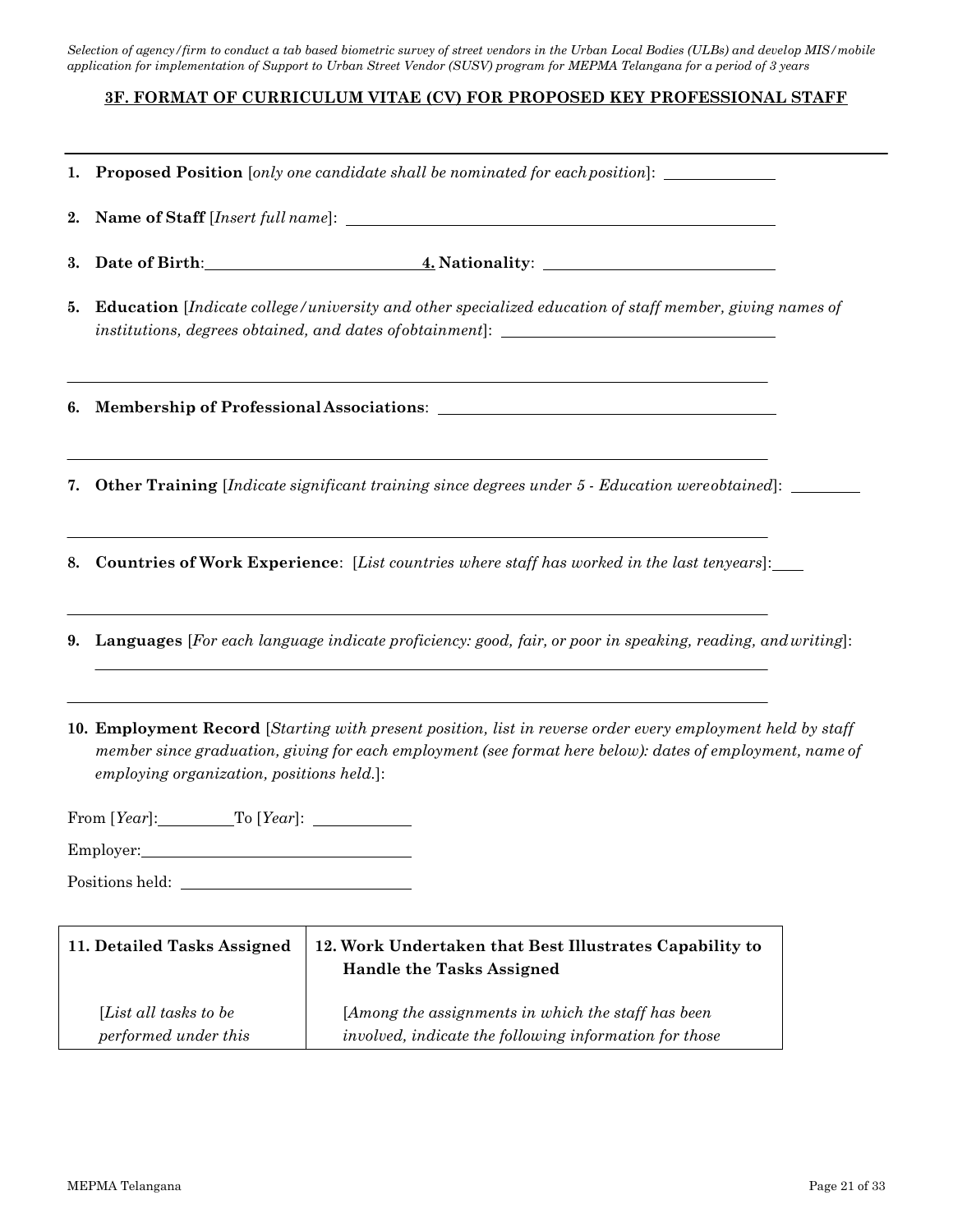| <i>assignment</i> | assignments that best illustrate staff capability to handle<br>the tasks listed under point 11.]                                                                                                                              |
|-------------------|-------------------------------------------------------------------------------------------------------------------------------------------------------------------------------------------------------------------------------|
|                   |                                                                                                                                                                                                                               |
|                   | Year: The Commission of the Commission of the Commission of the Commission of the Commission of the Commission of the Commission of the Commission of the Commission of the Commission of the Commission of the Commission of |
|                   | Location: New York Changes and Security and Security and Security and Security and Security and Security and Security and Security and Security and Security and Security and Security and Security and Security and Security |
|                   | Client:                                                                                                                                                                                                                       |
|                   |                                                                                                                                                                                                                               |
|                   |                                                                                                                                                                                                                               |
|                   |                                                                                                                                                                                                                               |
|                   |                                                                                                                                                                                                                               |

### **Certification:**

I, the undersigned, certify that to the best of my knowledge and belief, these Data correctly describe me, my qualifications, and my experience.

[Signature of Staff Member or Authorized Representative of the Agency/ Firm]

**Date:** Day / Month / Year

Agency/ Firm Name: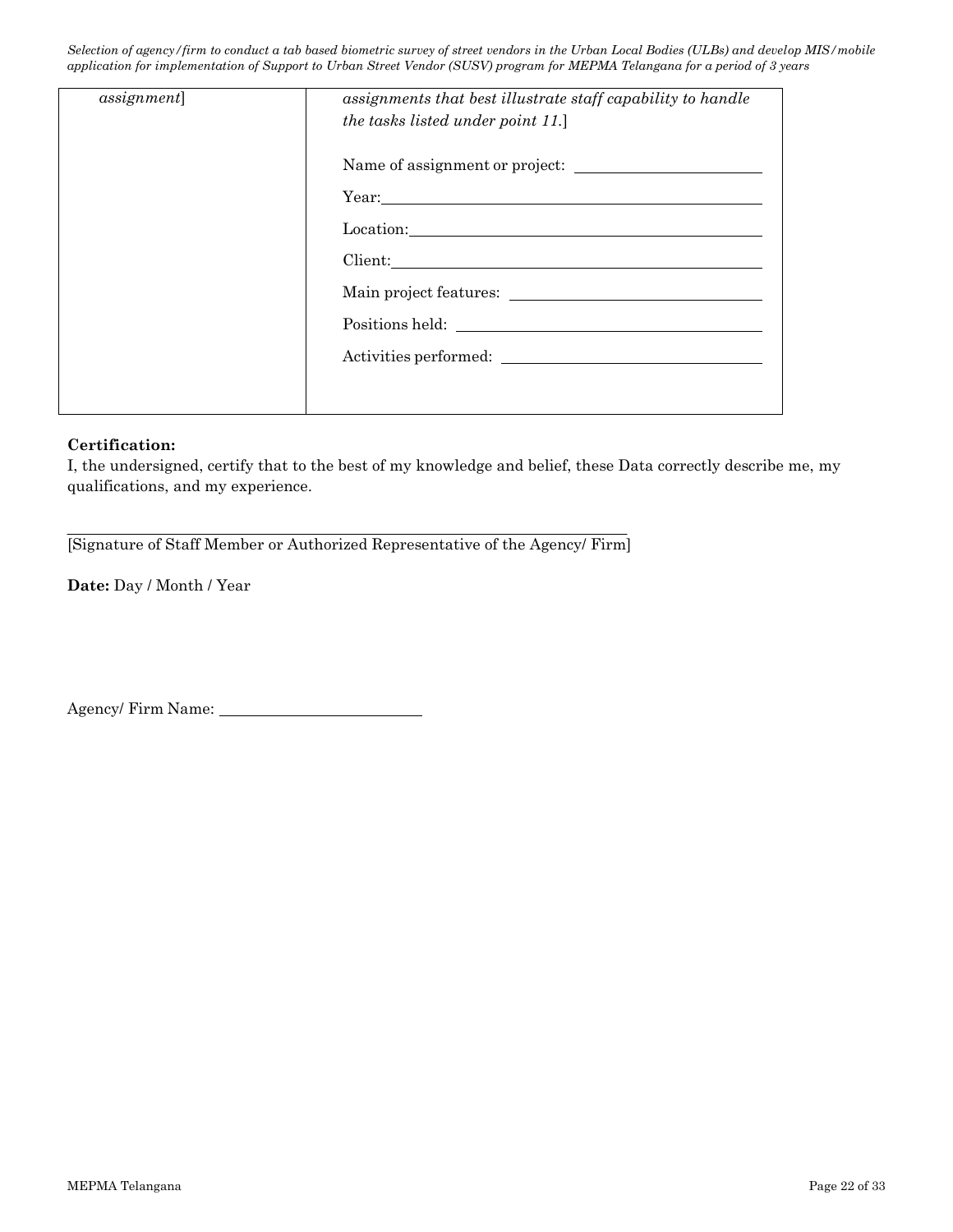### **3G. FINANCIAL INFORMATION**

|                             | FY 2015-16 | FY2016-17 | FY2017-18 |
|-----------------------------|------------|-----------|-----------|
| Annual Turnover (INR Lakhs) |            |           |           |

**Note:**

 The Agency/Firm is expected to submit audited financial statements, certificate from Chartered Accountant for these years along with their Technical Proposal

Agency/Firm Name: 1988. The Contract of the Contract of the Contract of the Contract of the Contract of the Contract of the Contract of the Contract of the Contract of the Contract of the Contract of the Contract of the Co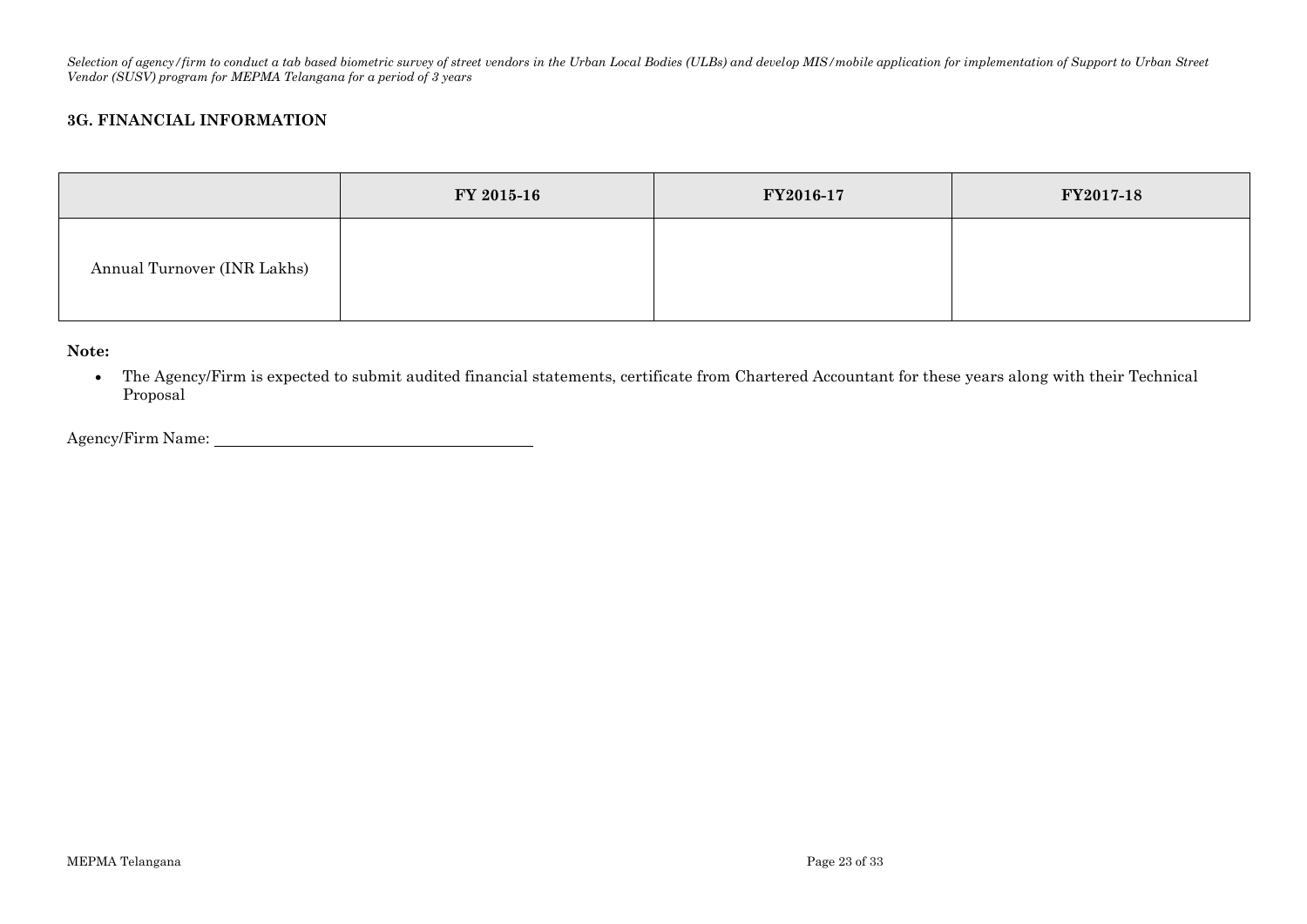# <span id="page-23-0"></span>**5 SECTION 4: FINANCIAL PROPOSAL – STANDARD FORMS**

4A. Financial Proposal Submission Form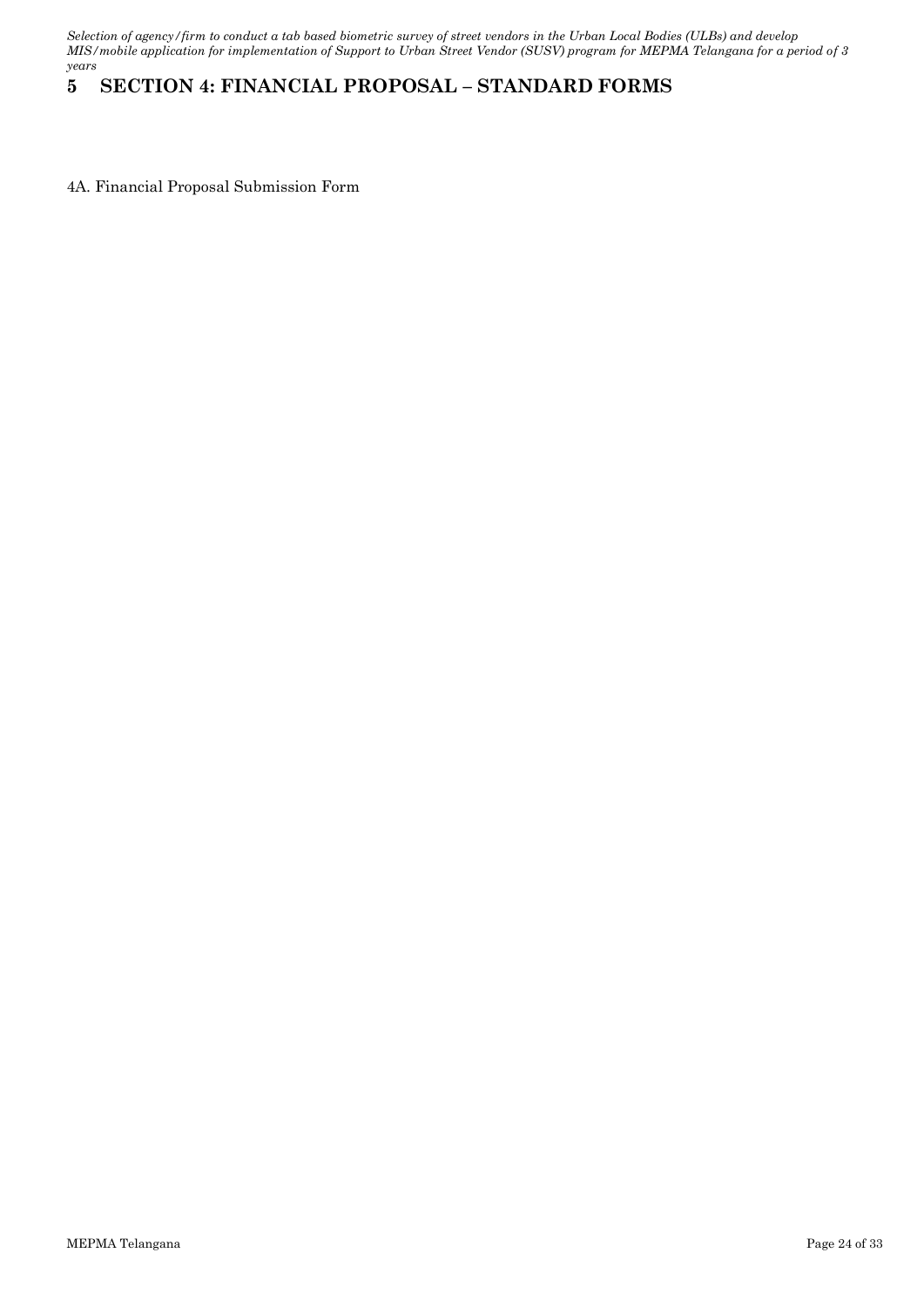## **4A. FINANCIAL PROPOSAL SUBMISSION FORM**

[Location, Date]

From: (Name of Agency/Firm) To: (Name and Address of Employer)

Dear Sir

**Subject:–Selection of an agency/firm to conduct a tab based biometric survey of street vendors in the Urban Local Bodies (ULBs) and develop MIS/mobile application for implementation of Support to Urban Street Vendor (SUSV) program for MEPMA Telangana for a period of 3 years**

We, the undersigned, offer to provide the Services for the above in accordance with your Request for Proposal dated [*Date*], and our Proposal (Technical and Financial Proposals). Our attached Financial Proposal is for the sum of [*Amount in Words and Figures*] (excluding taxes).

Our Financial Proposal shall be binding upon us subject to the Modifications resulting from Contract Negotiations, up to expiration of the Validity Period of the Proposal, i.e., [*Date*].

We undertake that, in competing for (and, if the award to us, in executing) the above Contract, we will strictly observe the Laws against Fraud and Corruption in force in India namely "Prevention of Corruption Act 1988".

We understand you are not bound to accept any Proposal you receive.

Yours sincerely

Authorized Signature: Name and Title of Signatory: Name of the Agency/Firm: Address: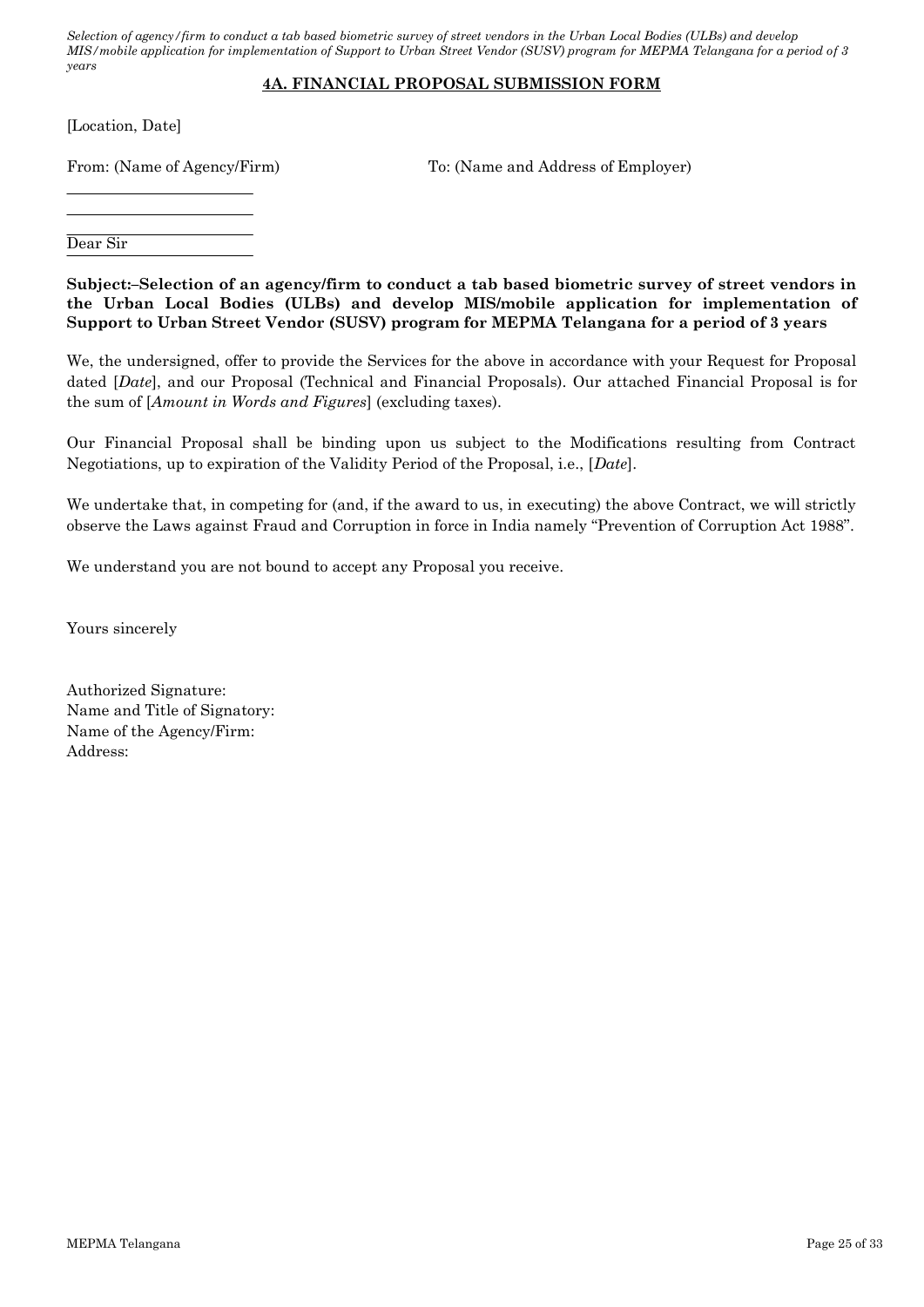| S.No            | Population<br>of<br>ULB (in Lakhs) as<br>per 2011 Census                                                            | (INR)<br>Amount<br>(Excluding<br>Taxes) | Applicable<br>taxes & % | Total<br>Amount<br>(INR)(including<br>Taxes) | Amount in<br>Words |
|-----------------|---------------------------------------------------------------------------------------------------------------------|-----------------------------------------|-------------------------|----------------------------------------------|--------------------|
| $\mathbf{1}$    | With<br>Population<br>$50,000$                                                                                      |                                         |                         |                                              |                    |
| $\sqrt{2}$      | Population<br>With<br>>50,000<br>to<br>< 1,00,000                                                                   |                                         |                         |                                              |                    |
| $\sqrt{3}$      | With<br>Population<br>>1,00,000<br>to<br>$<$ 10,00,000                                                              |                                         |                         |                                              |                    |
| $\overline{4}$  | With<br>Population<br>More<br>than<br>10,00,000                                                                     |                                         |                         |                                              |                    |
| $\bf 5$         | One time cost for<br>Design,<br>Development<br>and<br>updating MIS<br>as<br>specified in Scope                      |                                         |                         |                                              |                    |
| $6\phantom{.}6$ | One time cost for<br>Design,<br>Development<br>and<br>updating<br>mobile<br>application<br>as<br>specified in Scope |                                         |                         |                                              |                    |
| 6               | O&M cost of MIS<br>System from<br>2 <sub>nd</sub><br>year onwards per<br>year                                       |                                         |                         |                                              |                    |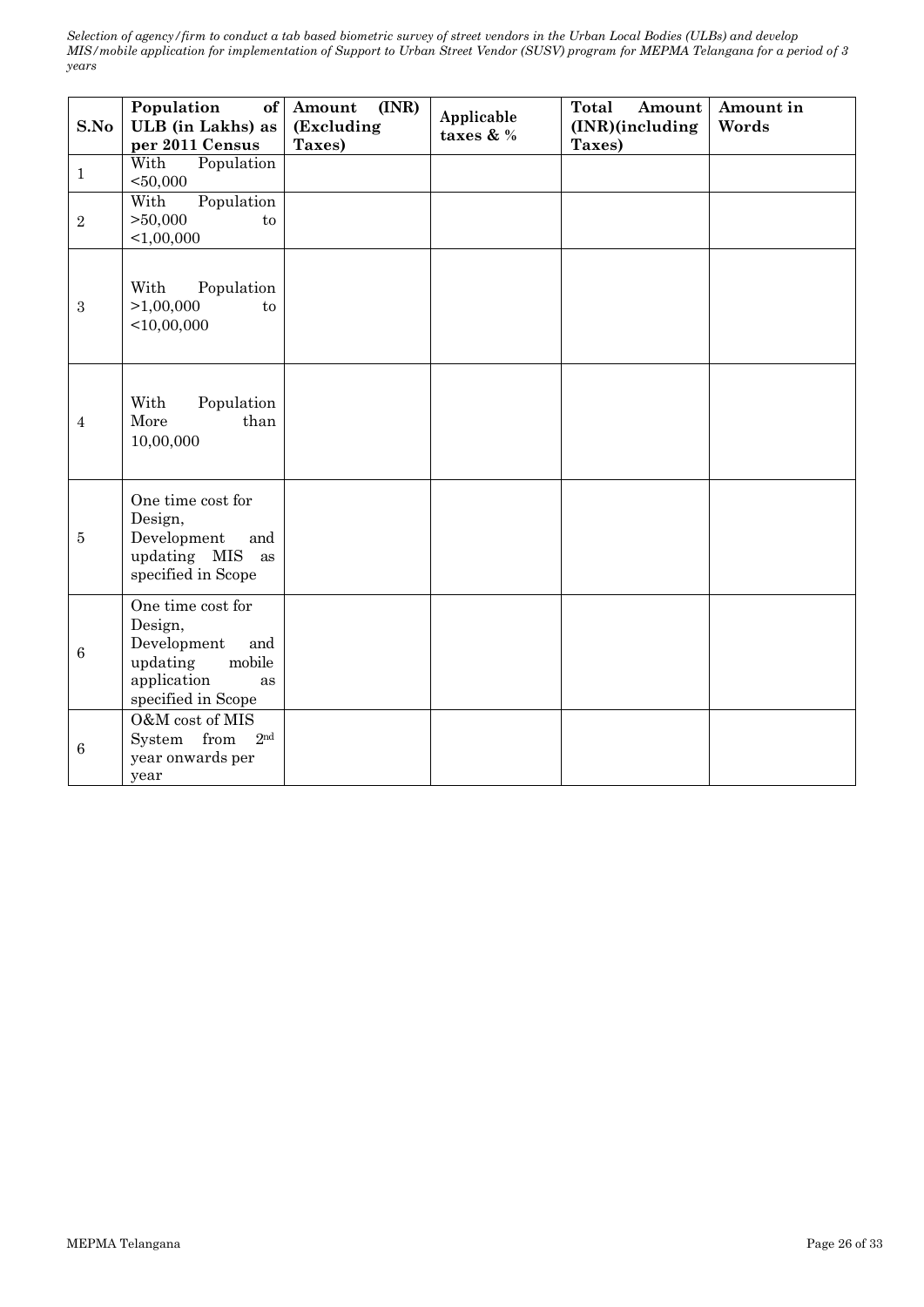# <span id="page-26-0"></span>**6 SECTION 5: TERMS OF REFERENCE (TOR)**

# **Background**

Telangana is a fairly new State in India that was constituted on  $2<sup>nd</sup>$  June 2014. Census 2011 estimated the approximate urban population of Telangana to be 39% of the total population. Estimates also indicate that the urban population of the State to be one of the fastest growing in the country. Administratively, the State is constituted into 33 districts and demographically the urban population is spread across 141 Urban Local Bodies (ULBs).

The Mission for Elimination of Poverty in Municipal Areas (MEPMA) under the Department of Municipal Administration and Urban Development, Government of Telangana has initiated the implementation of the Scheme in the State. MEPMA, Telangana was established in 2007 to eliminate poverty and vulnerability and improve the quality of life of the urban poor in a sustainable manner. MEPMA is also the state level nodal agency for implementing the following national level programs:

- Deenadayal Antyodaya Yojana National Urban Livelihood Mission (DAY-NULM)
- Housing for All

Given this, MEPMA is currently implementing both the national level programs in the State in accordance to the guidelines issued by the Government of India" s Ministry of Housing and Urban Affairs under the DAY-NULM. Of the various components of the DAY-NULM program, MEPMA is implementing the Support to Urban Street Vendor (SUSV) program across all Urban Local Bodies (ULBs) in the state. The various components of the Support to Urban Street Vendor program are:

- 1. Survey of street vendors and issuance of identity cards
- 2. Development of city street vending plans
- 3. Infrastructure development of vending zones in the city
- 4. Training and skill development
- 5. Financial inclusion
- 6. Access to credit
- 7. Linkages to social security schemes

As a first step to better govern urban street vending activity in the State, the Government of Telangana commissioned the 2016 Telangana Street Vending Scheme. The scheme was commissioned for state level implementation of the Government of India mandated "The street vendor (Protection of Livelihood and Regulation of Street Vending) Act of 2014". The program seeks to address the concerns of urban street vendors by facilitating access to suitable spaces for vending, institutional credit, improved skills and social security linkages.

Since the inception of the SUSV program in 2014, the Government of Telangana has identified about 69,000 urban street vendors across 67 ULBs in the State. The identified street vendors have been classified into three categories such as:

- **Stationery vendors**  Vendors carrying out vending on a regular basis at a specific location, e.g. those occupying space on the pavements or other public places and/or private areas either open or covered with implicit or explicit consent of the authorities, and operating on usufruct rights
- **Mobile vendors**  Vendors moving from place to place vending their goods or services on own vehicles like bicycle or mobile units on wheels, motorized and manually driven
- **Peripatetic vendors** Vendors carrying out vending activity on-foot and sell their goods and services and includes those who carry baskets on their head/shoulder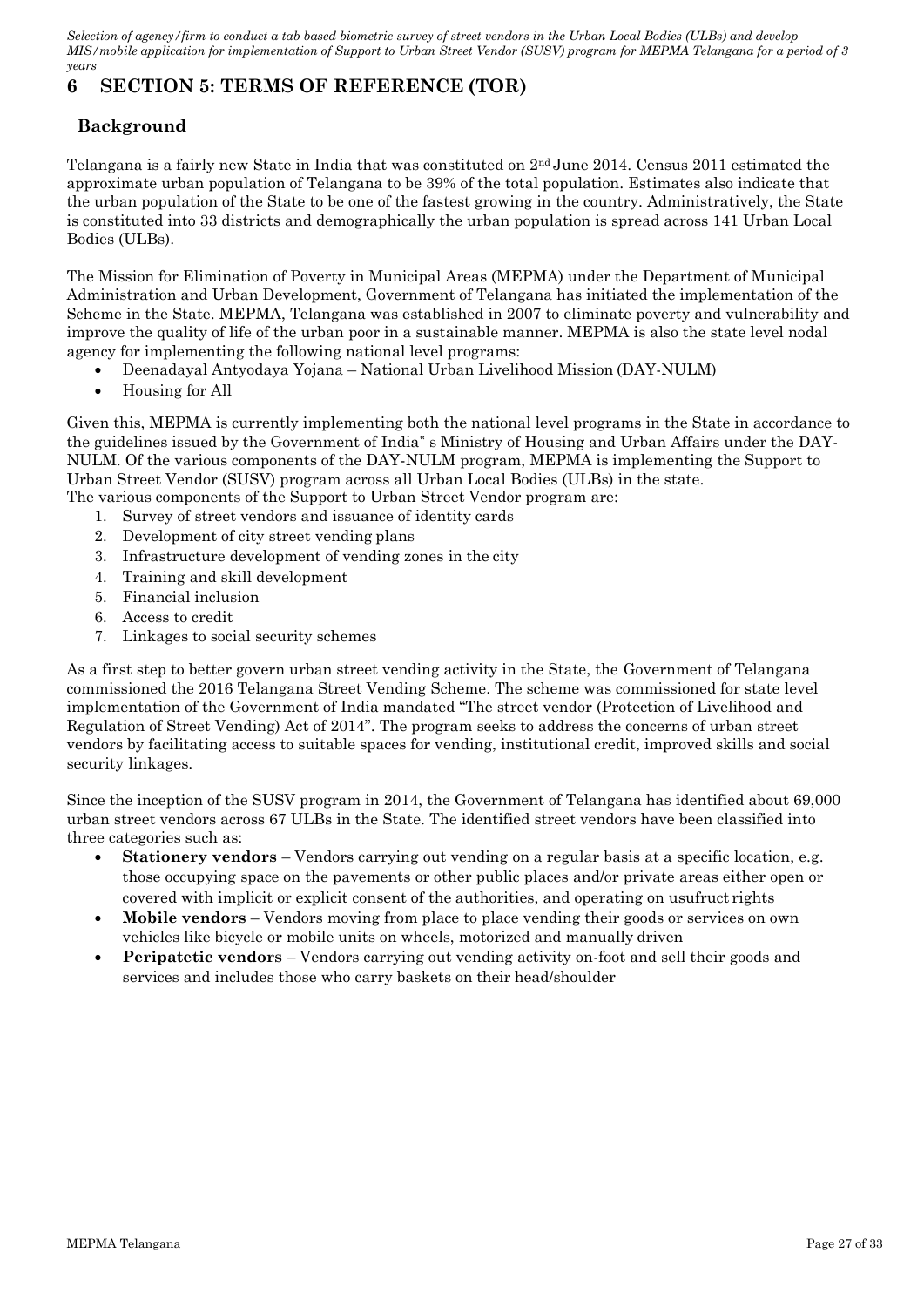# **Detailed Scope of Work**

In order to assist MEPMA with the identification of street vendors in the new ULBs, the scope of work for the survey agency is to undertake the following activities in a sequential manner as mentioned below:

- Step 1: Software development of the Management Information System (MIS) encompassing various programmatic facets, which needs to be captured in the MIS
- **Step 2:** Development of the mobile application software, encompassing various programmatic facets, which needs to be captured in the mobile application
- **Step3:** Conduct a pre-preparation survey in the proposed survey areas (ULBs) as given by the Employer to familiarize the ULBs on the survey process
- **Step 4:** Conduct the tab based field survey in the proposed survey areas (ULBs) as given by the Employer in addition to the implementation of GIS mapping and biometric implementation
- **Step 5:** Submission of field survey reports (ULB wise) to the Employer (MEPMA)

Given the sequence of activities, the detailed list of activities to be undertaken is outlined below:

### *Capturing the street vending landscape of the Urban Local Body (ULB)*

The objective of this track is to identify and conduct a street vendor census survey, which captures the socioeconomic information of the vendors, geo coded location of street vendors with photographs of street vendors. In order to achieve the desired objectives, proposed are the following activities, which needs to be undertaken:

- Finalize survey questionnaire in consultation with MEPMA stakeholders
- The various components, which has be to be a part of the survey questionnaire are:

| Personal details                                                                     |
|--------------------------------------------------------------------------------------|
|                                                                                      |
| Residential details                                                                  |
| Educational qualifications                                                           |
| Details about goods sold                                                             |
| Family members details                                                               |
| Information on inclusivity (disability, visually impaired, mentally challenged etc.) |
| Social security linkage information                                                  |
| Migratory information details                                                        |
| Vendor category                                                                      |
| Other business details of the street vendor                                          |
| Linkages to SHG associations/seller associations                                     |
| Entitlements                                                                         |
| Loan information                                                                     |
| Skill development programs                                                           |
| Police station details                                                               |

- Mobilize and identify survey enumerators in the new ULBs (preferably members of the communities such as existing Resource Persons) to conduct the survey of street vendors at the field level
- Conduct trainings to the identified Resource Persons (RPs) on the survey methodology, survey questionnaire, vendor interview mechanism and data collection process
- Develop a tab based application (preferably compatible with Android devices) with thefinalized survey questionnaire to conduct the vendor census survey
- Provide a biometric device to every ULB and train resources to facilitate the capture ofbiometric information of street vendors at the ULB
- Carry out the vendor census survey by using the finalized survey questionnaire. The survey is preferably to be conducted on a ULB basis, which captures street vendors in at the ward/zone level. The street vendor census survey is to be conducted in Boduppal, Peerzadiguda, Jalpally, Jillelaguda, Meerpet, Banswada, Karimnagar Corporation, Warangal Corporation and Greater Hyderabad Municipal Corporation (GHMC) and all 67 new ULBs as listed in the table below: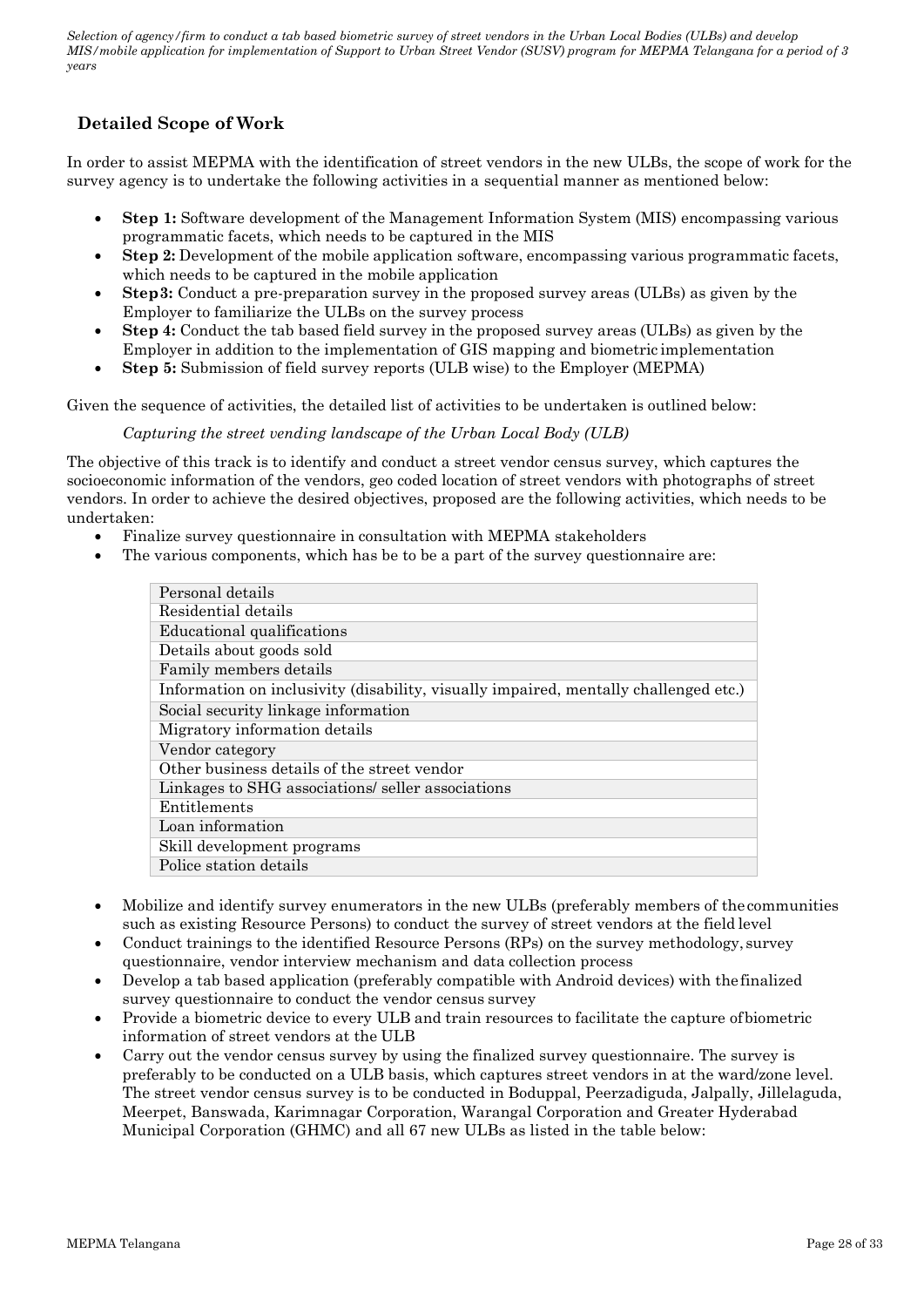## **New ULBs:**

| S. No | Name of the Municipality and District | Approximate<br>street vendor<br>population |
|-------|---------------------------------------|--------------------------------------------|
|       | Boddupal                              | 874                                        |
| 2     | Peerzadiguda                          | 1034                                       |
| 3     | Jalpally                              | 1607                                       |
|       | Jillelaguda                           | 549                                        |
| 5     | Meerpet                               | 640                                        |
|       | Banswada                              | 568                                        |

| S. No                   | Name of the Municipality and District | Approximate<br>street vendor<br>population |
|-------------------------|---------------------------------------|--------------------------------------------|
| I                       | Jagityal                              |                                            |
| $\mathbf{1}$            | Raikal                                | 308                                        |
| $\overline{2}$          | Dharmapuri                            | 315                                        |
| $\mathbf{I}$            | Jogulamba Gadwal                      |                                            |
| $\bf{3}$                | Waddepalle                            | 265                                        |
| $\boldsymbol{4}$        | Alampur                               | 265                                        |
| III                     | Karimnagar                            |                                            |
| $\bf{5}$                | Choppandandi                          | 329                                        |
| $\bf{6}$                | Kothapally                            | 221                                        |
| IV                      | Kamareddy                             |                                            |
| $\overline{7}$          | Yellareddy                            | 395                                        |
| $\overline{\textbf{V}}$ | Khammam                               |                                            |
| $\bf 8$                 | Wyra                                  | 602                                        |
| VI                      | Mahabubabad                           |                                            |
| $\boldsymbol{9}$        | Dornakal                              | 289                                        |
| 10                      | Maripeda                              | 354                                        |
| 11                      | Thorrur                               | 382                                        |
| $\overline{\text{VII}}$ | Mahabubnagar                          |                                            |
| 12                      | Makthal                               | 443                                        |
| 13                      | Bhoothpur                             | 279                                        |
| 14                      | Kosgi                                 | 426                                        |
| <b>VIII</b>             | Mancherial                            |                                            |
| 15                      | Naspur                                | 1533                                       |
| 16                      | Chennur                               | 472                                        |
| 17                      | Kyathanpally                          | 694                                        |
| 18                      | Luxettipet                            | 433                                        |
| $\mathbf{I} \mathbf{X}$ | <b>Medak</b>                          |                                            |
| 19                      | Thoopran                              | 423                                        |
| 20                      | Ramayampet                            | 357                                        |
| 21                      | Narsapur                              | 376                                        |
| $\overline{\mathbf{X}}$ | Medchal Malkajigiri                   |                                            |
| 22                      | Jawaharnagar                          | 964                                        |
| 23                      | Dhammaiguda                           | 431                                        |
| 24                      | Nagaram                               | 592                                        |
| 25                      | pocharam                              | 439                                        |
| 26                      | Ghatkesar                             | 456                                        |
| 27                      | Gundlapochampally                     | 274                                        |
| 28                      | Thumkunta                             | 482                                        |
| 29                      | Nizampet                              | 1235                                       |
| 30                      | Kompally                              | 448                                        |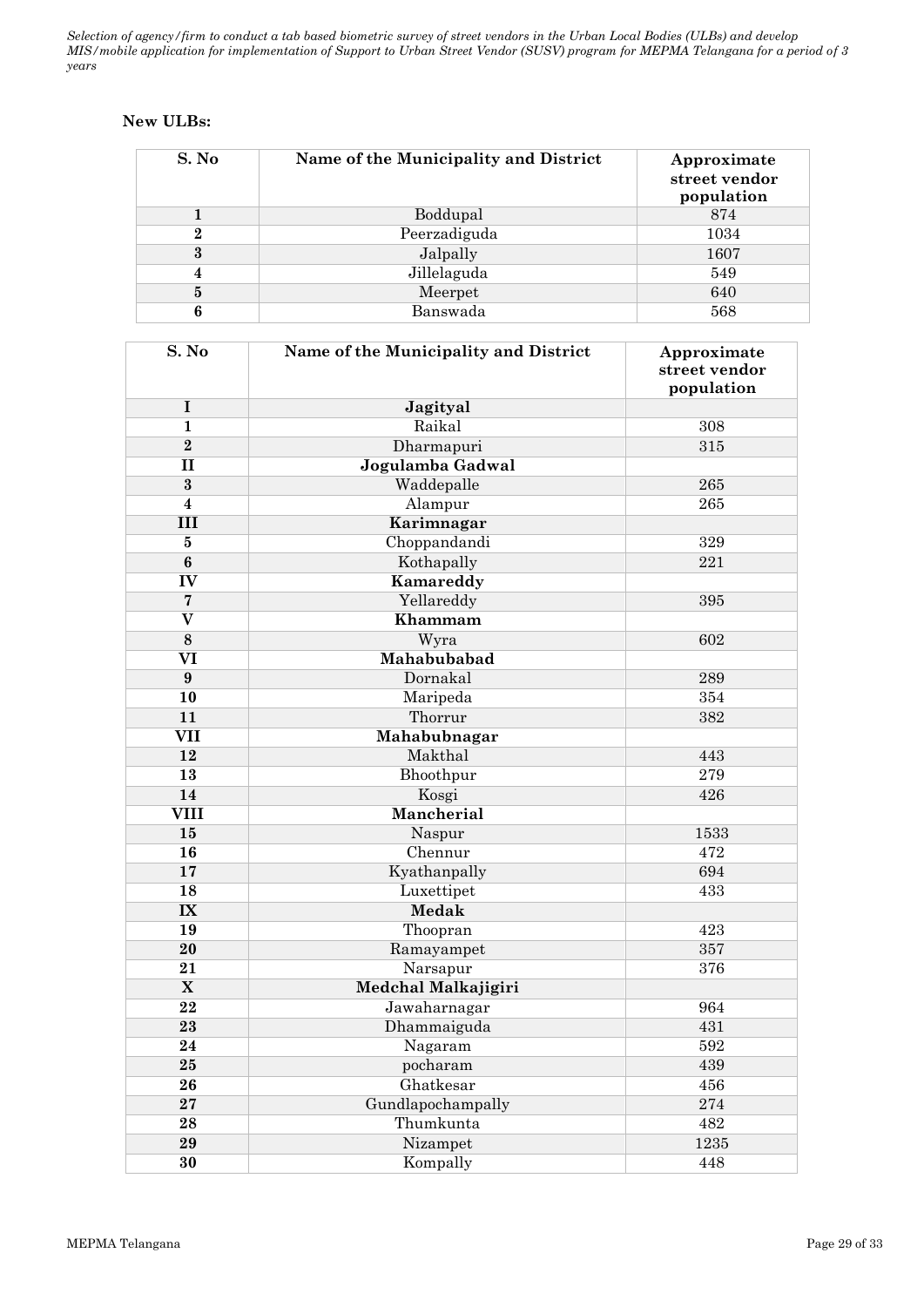| 31           | Dundigal            | 760     |
|--------------|---------------------|---------|
| XI           | Nalgonda            |         |
| 32           | Nandikonda          | 318     |
| 33           | Chityal             | 300     |
| 34           | Haliya              | 347     |
| $35\,$       | Chandur             | 258     |
| XII          | Nirmal              |         |
| 36           | Khanapur            | 411     |
| <b>XIII</b>  | Nizamabad           |         |
| 37           | Bheemgal            | 297     |
| <b>XIV</b>   | Peddapalli          |         |
| 38           | Manthani            | 320     |
| 39           | Sulthanabad         | 395     |
| XV           | Rangareddy          |         |
| 40           | Shamshabad          | 893     |
| 41           | Turkayamjal         | 837     |
| 42           | Manikonda           | 340     |
| 43           | Narsingi            | 504     |
| 44           | Bandlaguda jagir    | 703     |
| 45           | Adibatla            | 309     |
| 46           | Shankarpally        | 416     |
| 47           | Thukkuguda          | 384     |
| 48           | Amangal             | 403     |
| <b>XVI</b>   | Sangareddy          |         |
| 49           | Narayankhed         | 365     |
| 50           | Bollaram            | 693     |
| 51           | Tellapur            | 483     |
| 52           | Ameenpur            | 729     |
| <b>XVII</b>  | Siddipet            |         |
| ${\bf 53}$   | Cherial             | 331     |
| <b>XVIII</b> | Suryapet            |         |
| 54           | Neredcherla         | 297     |
| 55           | Tirumalagiri        | 369     |
| <b>XIX</b>   | <b>Vikarabad</b>    |         |
| 56           | Parigi              | 365     |
| ${\bf 57}$   | Kodangal            | 286     |
| XX           | Warangal Rural      |         |
| 58           | Wardhannapet        | 275     |
| <b>XXI</b>   | Wanaparthy          |         |
| 59           | Kothakota           | 381     |
| 60           | Pebbair             | $312\,$ |
| 61           | Atmakur             | 301     |
| 62           | Amarchinta          | 201     |
| <b>XXII</b>  | Yadadri Bhuvanagiri |         |
| 63           | Mothkur             | 318     |
| 64           | Choutuppal          | 624     |
| 65           | Alair               | 342     |
| 66           | Pochampally         | 341     |
| 67           | Yadagirigutta       | 314     |
|              |                     |         |

## **Corporations:**

| S. No | Name of the Corporation                 | Approximate<br>street vendor<br>population |
|-------|-----------------------------------------|--------------------------------------------|
|       | Greater Hyderabad Municipal Corporation | 1,35,000                                   |
|       | Greater Warangal Municipal Corporation  | 16,000                                     |
|       | Karimnagar Municipal Corporation        | 5,868                                      |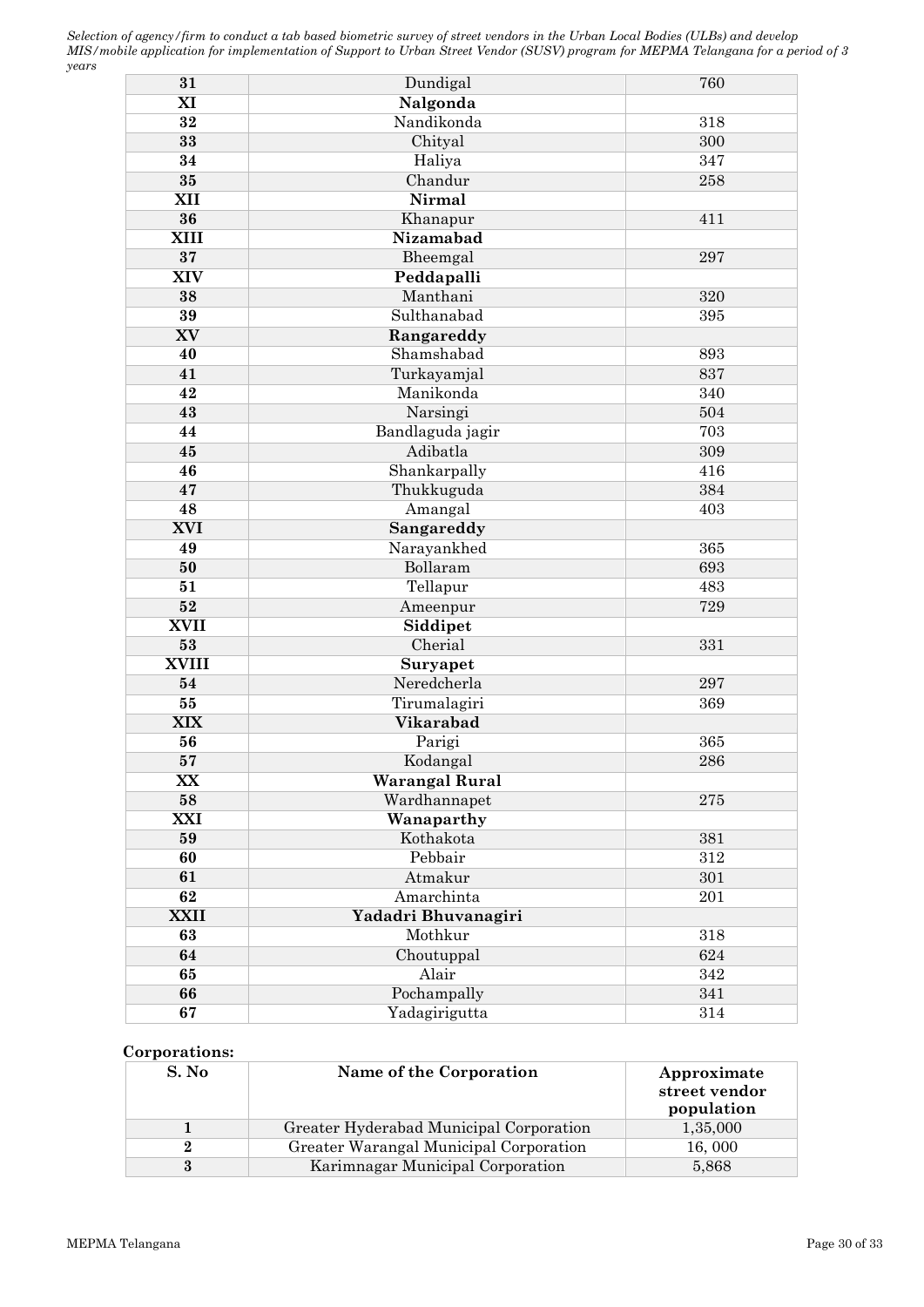\*The proposed street vendor figures in the ULBs are approximate only. The approximate street vendor population can be anywhere ranging from 0.8% - 2% of the total ULB population

- Identify street vendors in prime vending hotspots in a ULB such as public spots such as busstands, parks, railway stations, prime junctions, main roads, prime commercial areas and residential areas
- Identify street vendors and categorize the street vendors into three categories namely stationery vendors, mobile vendors and peripatetic vendors
- Identify weekly markets, night bazaars/night markets and seasonal markets and identify street vendors operating in vending markets and Daily markets
	- Conduct the survey with the identified Resource Persons in a manner, which captures the following:
		- o Photograph of the street vendor
		- o Photo graph of the street vendor with vending activity
		- o Photograph of the family
		- o Biometric information of the street vendor with the help of a biometric device

The survey agency should also plan on the logistics of conducting the survey in consultation with the respective ULB officials in order to conduct the survey from 5:00 AM to 11:30 PM to capture the entire gamut of street vending (day markets, night markets, weekly markets and seasonal markets) in an ULB. Once the survey has been completed, documents and reports pertaining to the pre-preparation survey and the ULB wise survey data and the ULB wise survey report in a sanitized format to be shared with MEPMA.

## *Development of MIS and de-duplication software*

The objective of this track is to avoid data redundancy in the collected street vendor census data. Specifically, the deduplication software should be able to assess the registration status of mobile vendors in the respective ULB. In order to achieve the desired objectives, proposed are the following activities, which needs to be undertaken:

- Develop MIS prototype to facilitate street vendor data capture and storage, which would be further utilized for data analytics and preparation of street vending plans and finalize the prototype in consultation with MEPMA. Few components to be included in the prototype are: bank linkages, selfemployment loans, social security details, bank account details, trainings and skill development, information on access to credit and insurance schemes.
- Develop a MIS system to have transactional logins at the state and the ULB level
- Develop MIS to facilitate street vendor data capture and storage, which would be further utilized for data analytics and preparation of street vending plans
- Roll out of the developed de-duplication software to verify captured biometric data of theidentified street vendors in real-time.
- Generate a report for duplicated (bulk) biometric data
- Host, operate and maintain the mobile application (bug fixes, data update etc.) for a period of 1year
- Integration of street vendor data of existing 67 ULBs with the latest MIS

### *Issuance of Smart Street vending cards and vending certificates*

The objective of this track is to register the identified street vendors by issuing street vending identity cards and vending certificates in the respective ULBs. In order to achieve the desired objectives, proposed are the following activities, which needs to be undertaken:

- Prepare a format of street vending identity card in consultation with MEPMA officials. The ID card with unique QR code should have provisions for a photo of the street vendor, vending information and family details
- Verify the approval status of the identified street vendor at the ULB level to mark the eligibility criteria for obtaining a street vending identity card
- Obtain required approvals from MEPMA and the ULB prior to commencing the process of issuing smart street vending identity cards
- Print and issue smart street vending identity cards to the identified street vendors after conductinga biometric validation and verifying the authenticity of the vendor by developing a de-duplication software
- Verify street vendor information from time to time (Via custom developed Mobile app to beprovided by agency)
- Vending certificate shall carry the family photograph, vending area of vendor and other information specified by MEPMA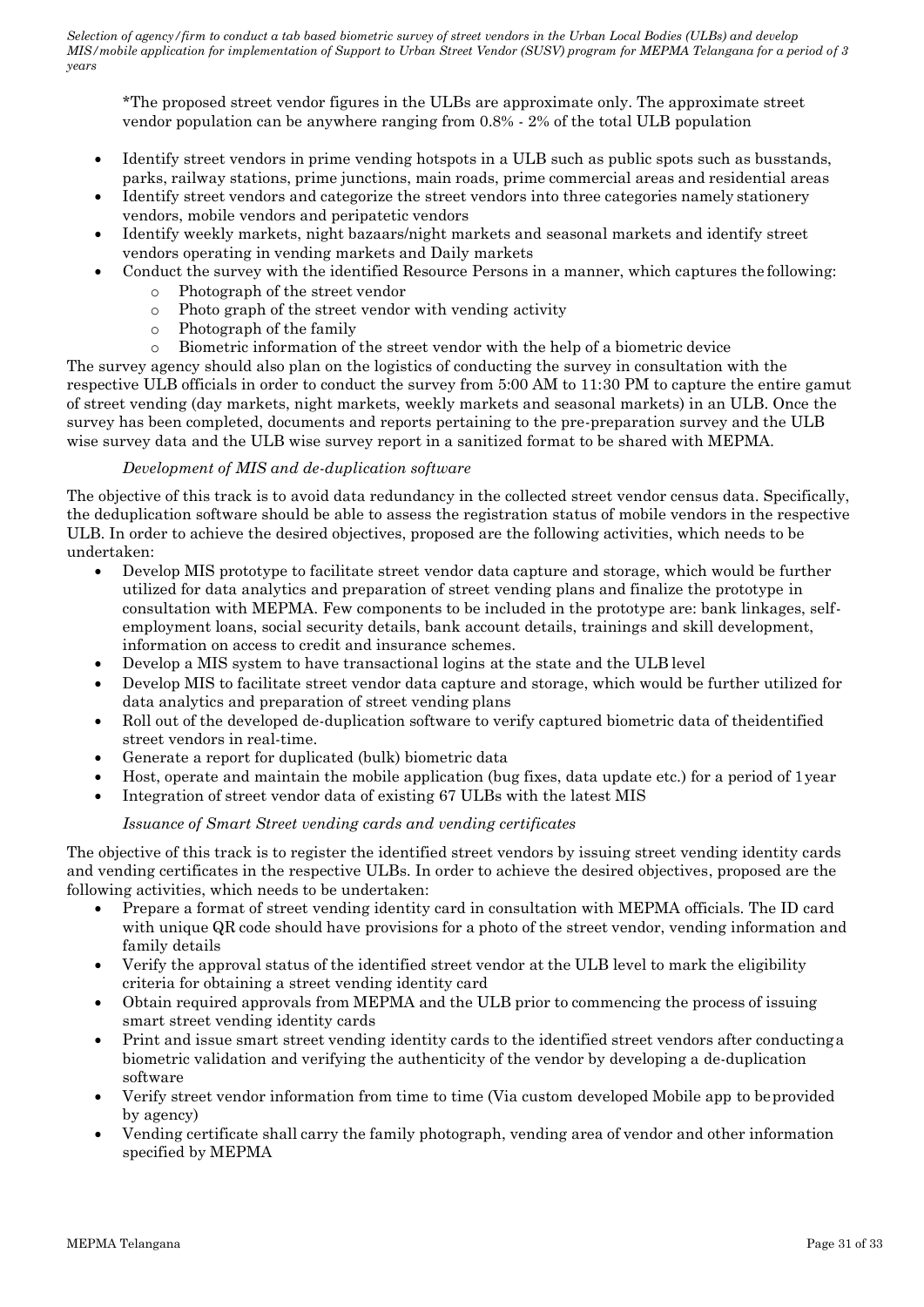## *Development of a mobile application for SUSV*

The objective of this track is to develop a street vending mobile application for the State. In order to achieve the desired objectives, proposed are the following activities, which needs to be undertaken:

- Develop a Telangana SUSV mobile application prototype for different users (ULB officials, street vendors, state government officials and customers) and finalize the prototype in consultation with stakeholders MEPMA
- Include features such as a QR code/Bar code for ULB officials to scan street vendor ID cards
- Develop other features of the mobile application in consultation with MEPMA based on the need
- Operate and maintain the mobile application (bug fixes, data update etc.)
- Provide open access for the mobile application to be integrated with other third party applications

## **Service Level Agreements**

As per the agreement, the Agency/Firm is required to complete the set of activities defined as per the scope of work as outlined in Section 6.2 in defined period of **9 months** since the issue of the work order to the Agency/Firm by MEPMA. Basis the defined timelines the Agency/Firm is required to deploy the required personnel on and off the field to carry out the activities as defined in the scope of work by adhering to timelines as mentioned below.

| S.No           | Activity                                          | <b>Timelines</b> |
|----------------|---------------------------------------------------|------------------|
|                | Development of the MIS application                | 2 months         |
| -2             | Development of the mobile application             | month            |
| $\mathcal{S}$  | Field survey in 67 new ULBs                       | 6 months         |
|                | Field survey in GHMC                              | 3 months         |
| $\overline{5}$ | Field survey in Warangal Corp.                    | l month          |
| 6              | Field survey in Karimnagar Corp.                  | 15 days          |
|                | Field survey in Boddupal, Peerzadiguda, Jalpally, | 15 days          |
|                | Jillelaguda, Meerpet, Banswada                    |                  |

## **Quality audit and reviews**

MEPMA shall make Periodic Reviews of the Progress of the Work carried out by the Agency/Firm and provide all necessary approvals as required. The quality audit of the field survey conducted by the Agency/Firm (Section 6.2.1) should be conducted in three stages as mentioned below:

**Stage 1:** A 100% self-certification of the survey work conducted in the field by the Agency/Firm conducting the survey

**Stage 2:** A random audit of 3-5% of the sample size by the Agency/Firm conducting the survey **Stage 3:** A random audit of 1-2% of the sample size by the MEPMA

The quality audit and reviews of the survey work is deemed to be complete with a certification from the Chairman of the Town Vending Committee (TVC) of the respective ULB. This certification is necessary for MEPMA to evaluate the Agency/Firm for payment release purposes.